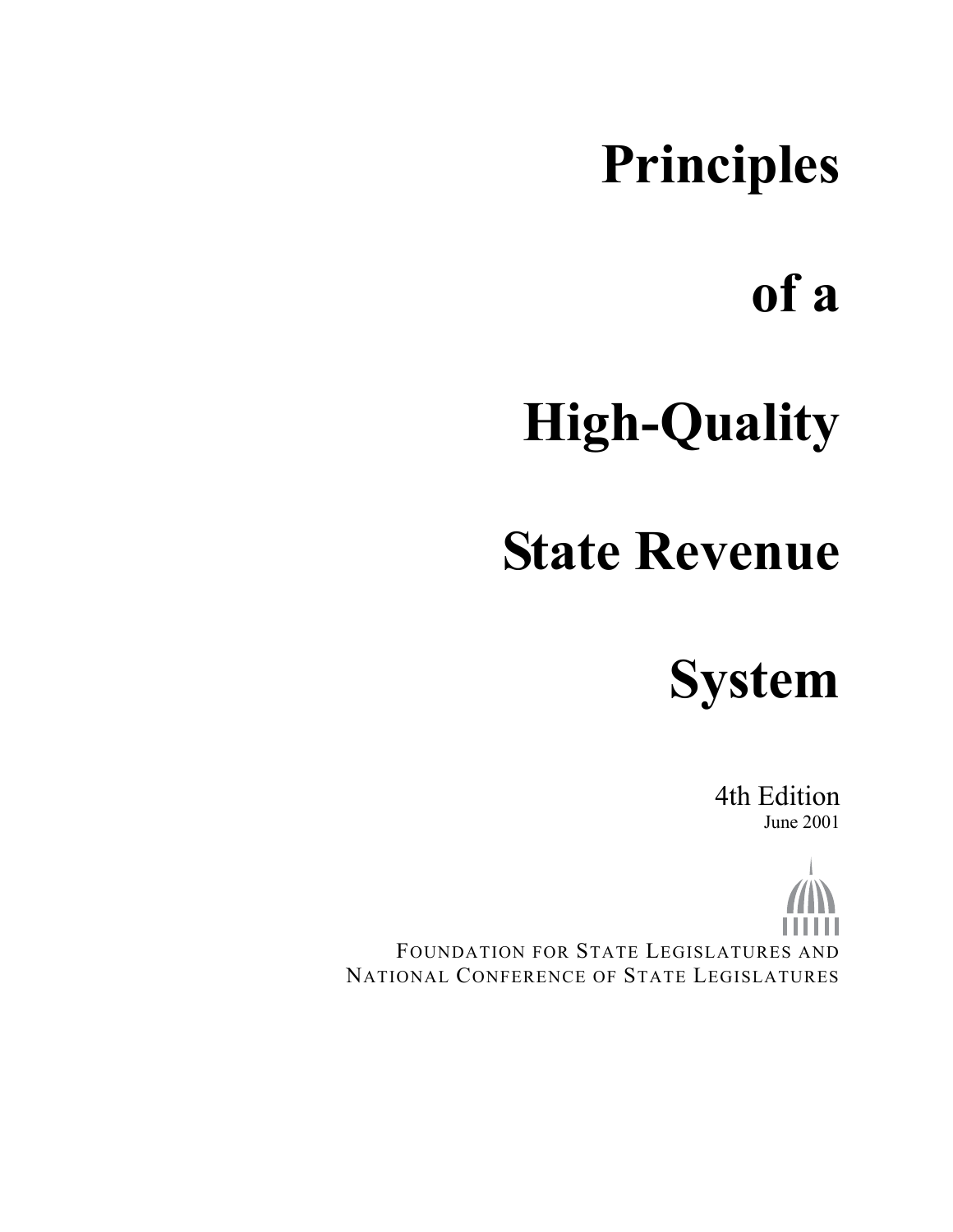The National Conference of State Legislatures serves the legislators and staffs of the nation's 50 states, its commonwealths, and territories. NCSL is a bipartisan organization with three objectives:

- To improve the quality and effectiveness of state legislatures,
- To foster interstate communication and cooperation,
- To ensure states a strong cohesive voice in the federal system.

The Conference operates from offices in Denver, Colorado, and Washington, D.C.



2005 by the National Conference of State Legislatures. All rights reserved.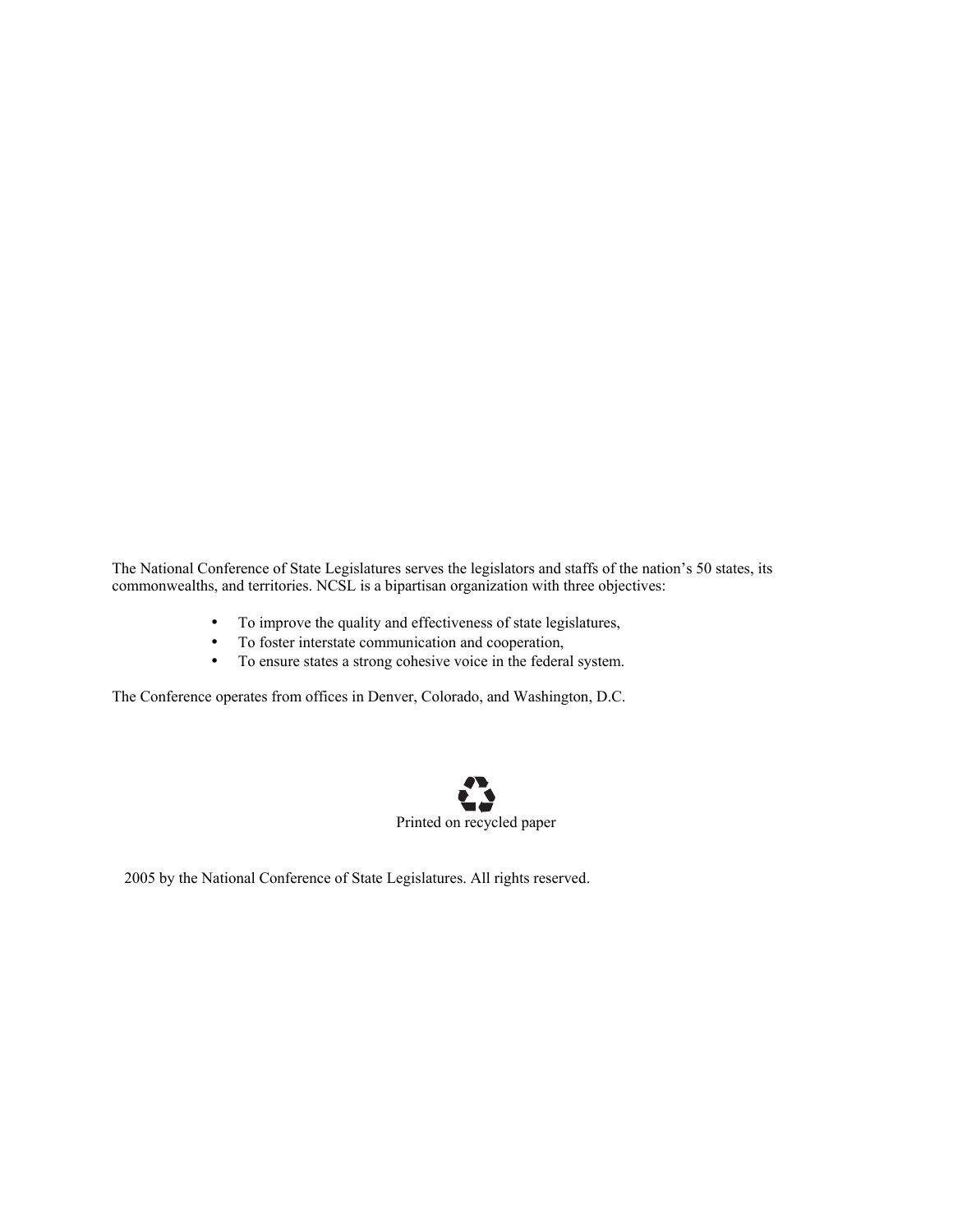# **CONTENTS**

| Appendices                                                                 |
|----------------------------------------------------------------------------|
| 1. Sources of State and Local Governments' Revenue, 1971, 1990 and 1998 16 |
|                                                                            |
|                                                                            |
|                                                                            |
|                                                                            |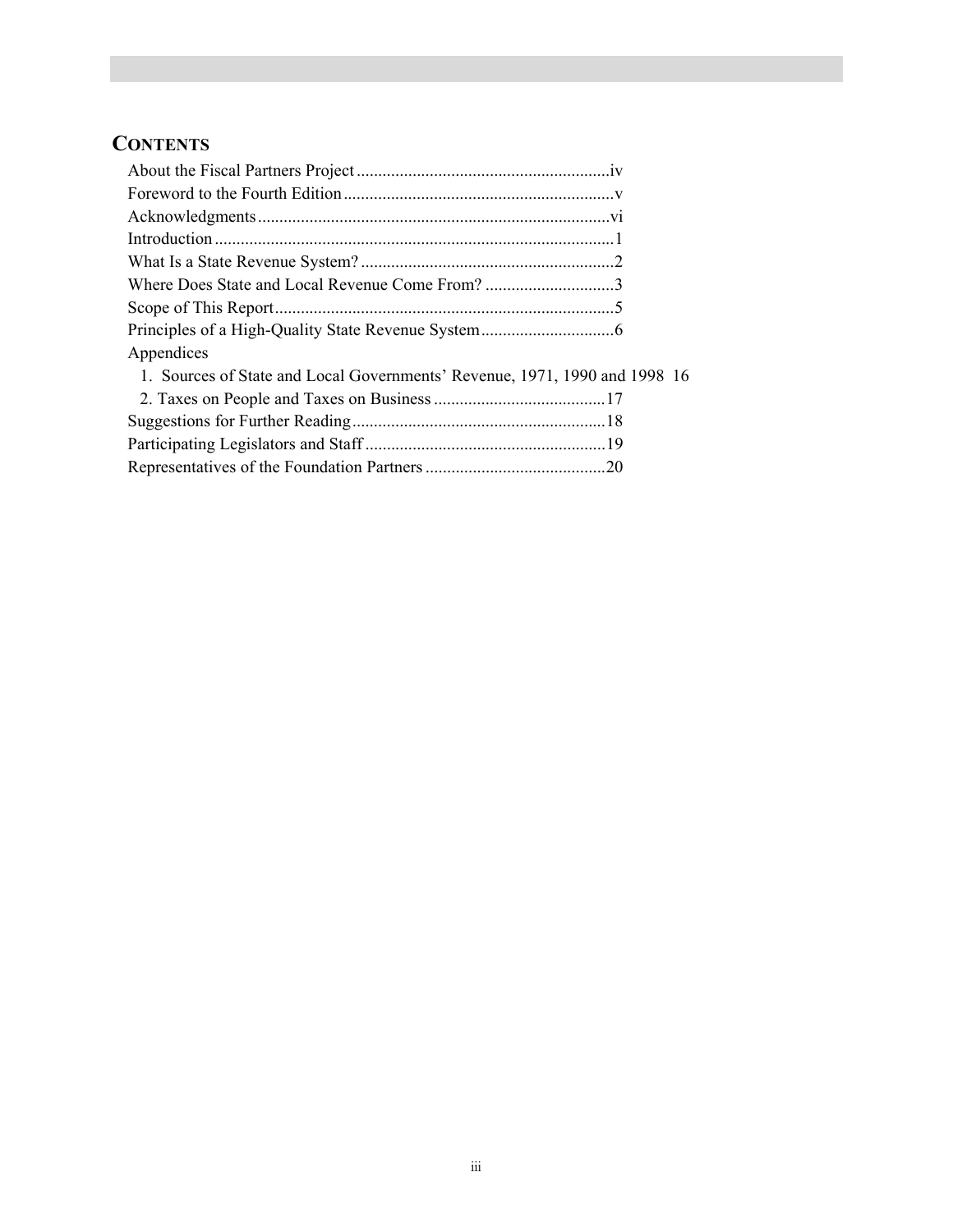## **ABOUT THE FISCAL PARTNERS PROJECT**

In mid-1991, several members of the Foundation for State Legislatures convened to discuss how they could assist in the development of sound state fiscal policy. They concurred that they could pool their resources to examine specific areas of state fiscal policy and then make recommendations regarding fiscal policy issues. This group, known as the Foundation Partners, supports the Fiscal Partners Project, an ongoing effort to increase, enhance and communicate state fiscal information.

One of the goals of the Fiscal Partners Project is to improve the dialogue among state legislators, business representatives and other organizations that are interested in state tax policy decisions. By increasing awareness of different perspectives and improving communication among the participants, these groups can develop an effective partnership to address such concerns as quality education, sound and adequate infrastructure, and fair and stable tax systems.

*Principles of a High-Quality State Revenue System* (second edition) was published in late 1992. The current edition updates fiscal information without changing the nine principles developed by the legislators, staff, and public and private sector members of the Fiscal Affairs Program.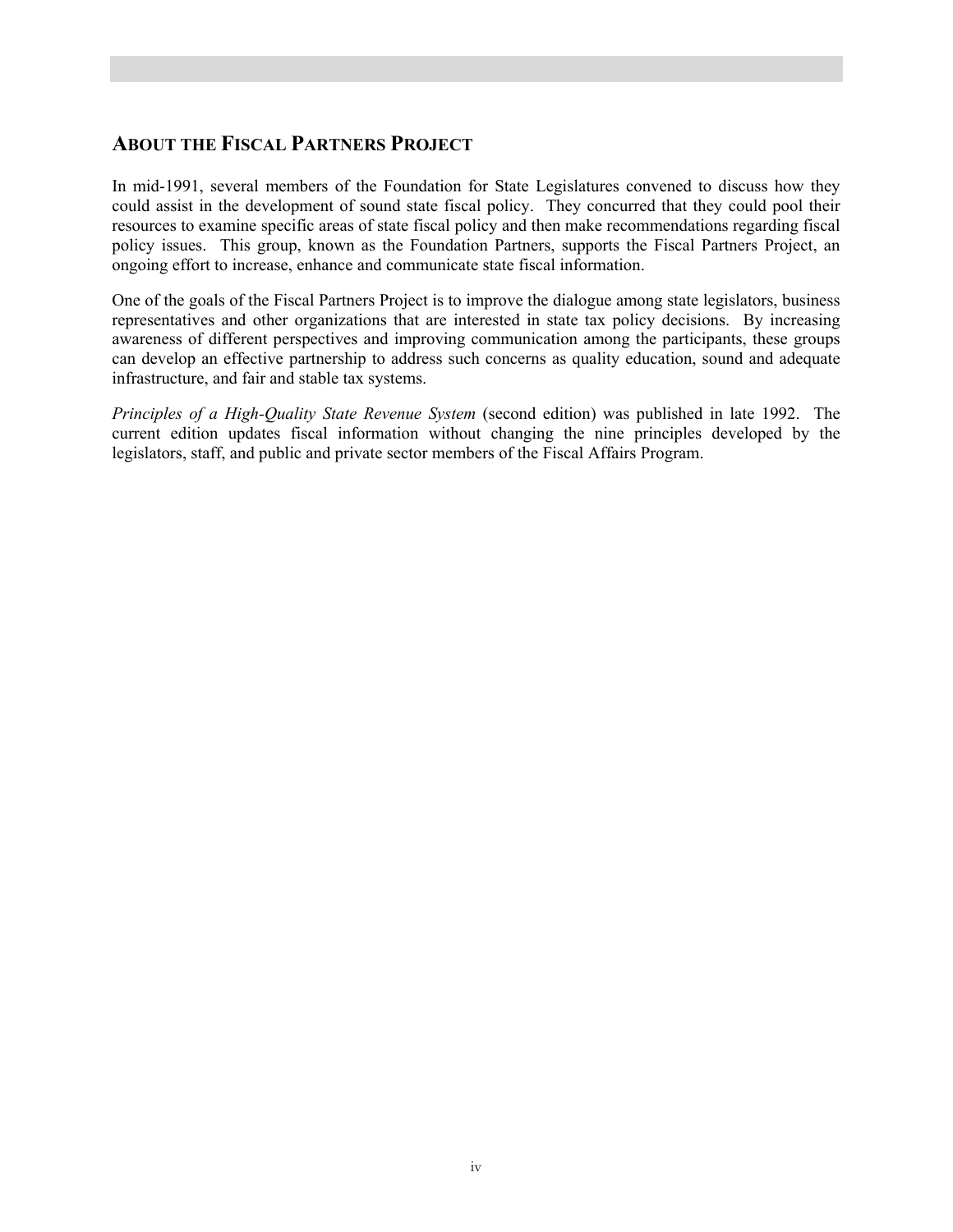# **FOREWORD TO THE FOURTH EDITION**

*Principles of a High-Quality State Revenue System continues to be popular with state policymakers,* legislative and executive branch staff, and academic audiences. NCSL distributed 3,500 copies of the publication between its release in late 1992 and the end of 1998.

The Fiscal Affairs Program staff and the NCSL publications department decided it would be helpful to issue a fourth edition that provides more recent fiscal data to the reader.

The following changes were made from the third edition:

- Figures 1 and 2 and appendix A have been revised to include preliminary FY 1998 state and local revenue data provided by the Census Bureau in May 2001.
- The discussion on page 3, "Where Does State and Local Revenue Come From?" has been revised slightly to reflect more recent revenue data.
- "Suggestions for Further Reading" has been updated.
- The nine principles, including the discussions of each, are unchanged from earlier editions.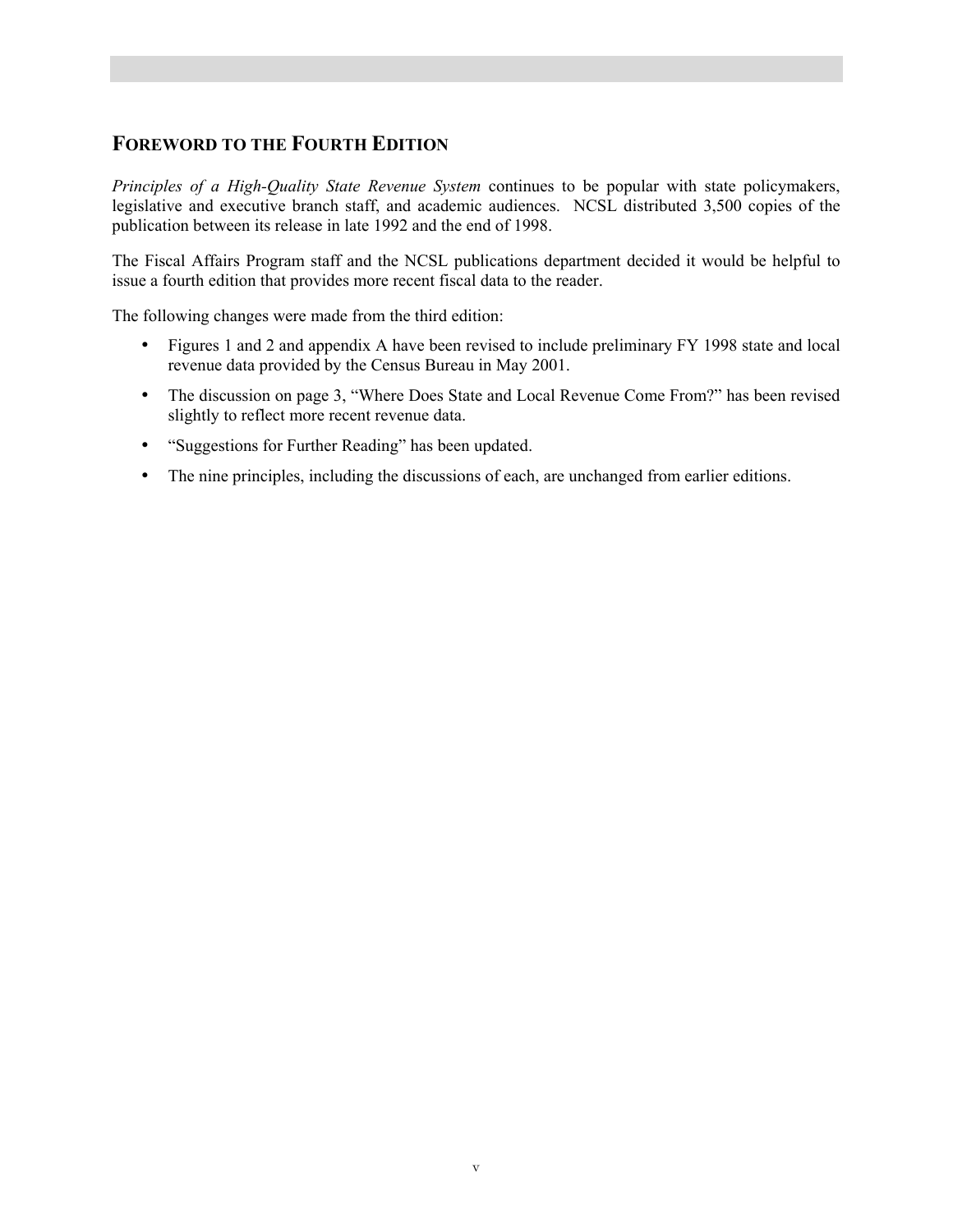#### **ACKNOWLEDGMENTS**

Those who worked on this report gratefully acknowledge the contributions of John Shannon and Robert Klein, who raised awareness of high-quality tax systems through their work in 1985; legislators and staff who participated in developing the original *Principles* document; and Steven D. Gold's work on the last version of *Principles.* The principal NCSL staff on this project were Corina Eckl, Ron Snell, Scott Mackey and Judy Zelio.

This document should be attributed to the individuals involved in this project and not to the organizations or legislative bodies to which they belong. The views presented here do not necessarily represent the position of the Foundation for State Legislatures or the National Conference of State Legislatures.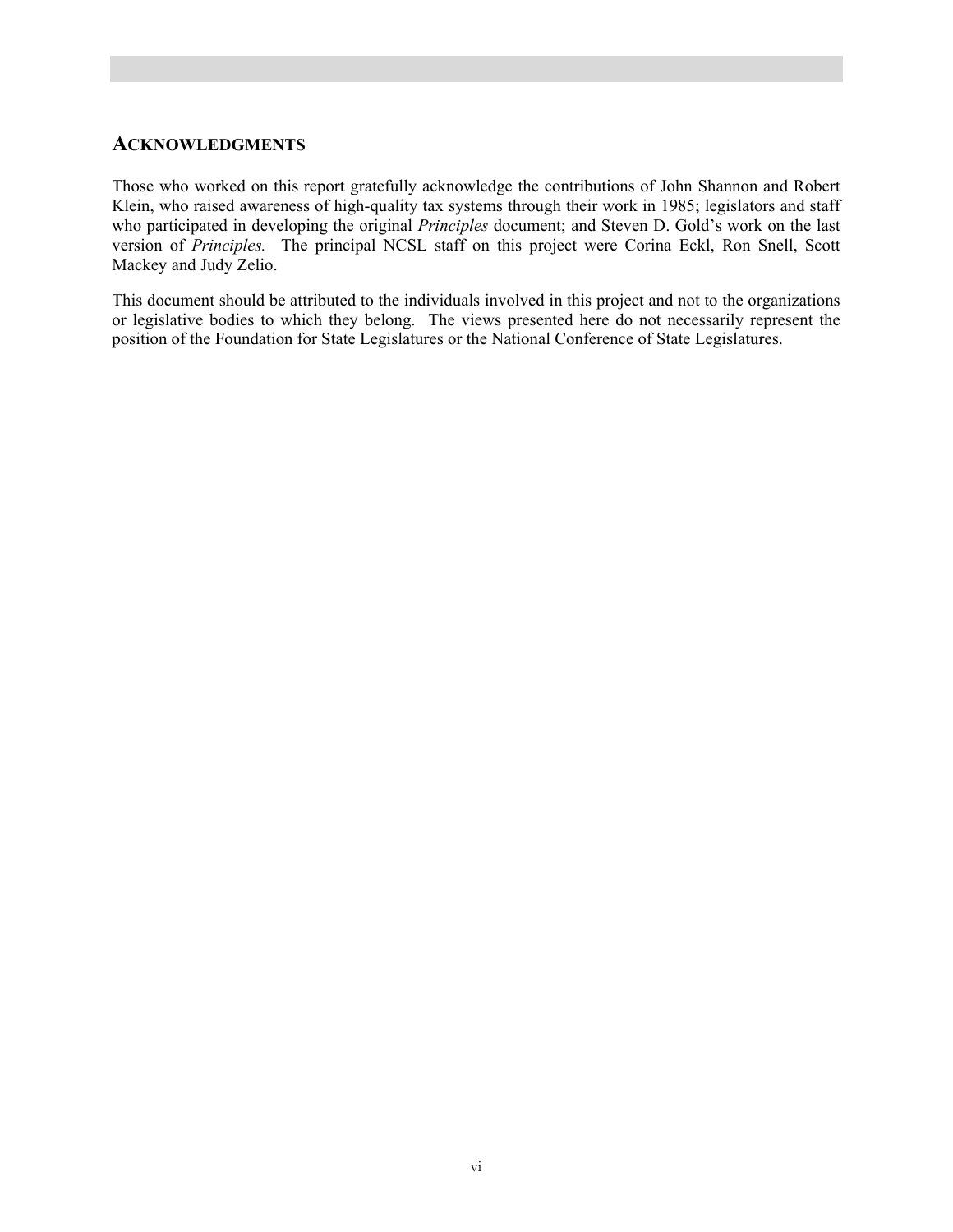#### **INTRODUCTION**

As far back as 1776, Adam Smith in *The Wealth of Nations* laid out some criteria for judging revenue systems. He said that a high-quality revenue system should have equity, explicitness, simplicity of compliance and economy of administration. These recommendations remain useful, but their These recommendations remain useful, but their applicability to today's situations requires some reevaluation.

This report revises the original *Principles of a High-Quality State Revenue System*, the work of a group of legislators and legislative staff convened in 1985 by the National Conference of State Legislatures and the Lincoln Institute of Land Policy. The report has served over the years as a guide for evaluation and modification of existing state and local revenue systems.

This revision began as an exploration of whether the original *Principles* still hold. Although this report builds on the original, the project has produced a substantially new document expressing concerns that emerged in the 1990s. Some of these concerns are:

- **The evolution of fiscal federalism.** Although federal intergovernmental aid has fluctuated, Congress has delegated increased responsibilities to state and local governments, and states in turn have put additional mandates on local governments.
- **Pressures on state revenue systems.** The rapidly escalating costs of Medicaid, health care and corrections, among other programs, have strained the ability of revenue systems to produce sufficient funds for these programs.
- The changing nature of state revenue systems. Tax bases have become narrower and less responsive to economic growth. For example, consumption patterns have shifted away from goods to services, a large proportion of total personal income is exempted from income tax, and tax limitation movements have restricted property taxation.
- **Intensified interstate and international economic competition.** The globalization of the economy and state efforts to enhance economic development have led many states to reexamine the competitiveness of their existing tax structures and modify tax policies.

These factors underscore the need for policymakers to reassess how well their tax systems address current and future revenue needs. But the examination must go further. Policymakers also need to consider the elements of sound revenue systems and how those elements change over time. Periodic review and revision help ensure that the elements remain relevant as lawmakers debate new policies.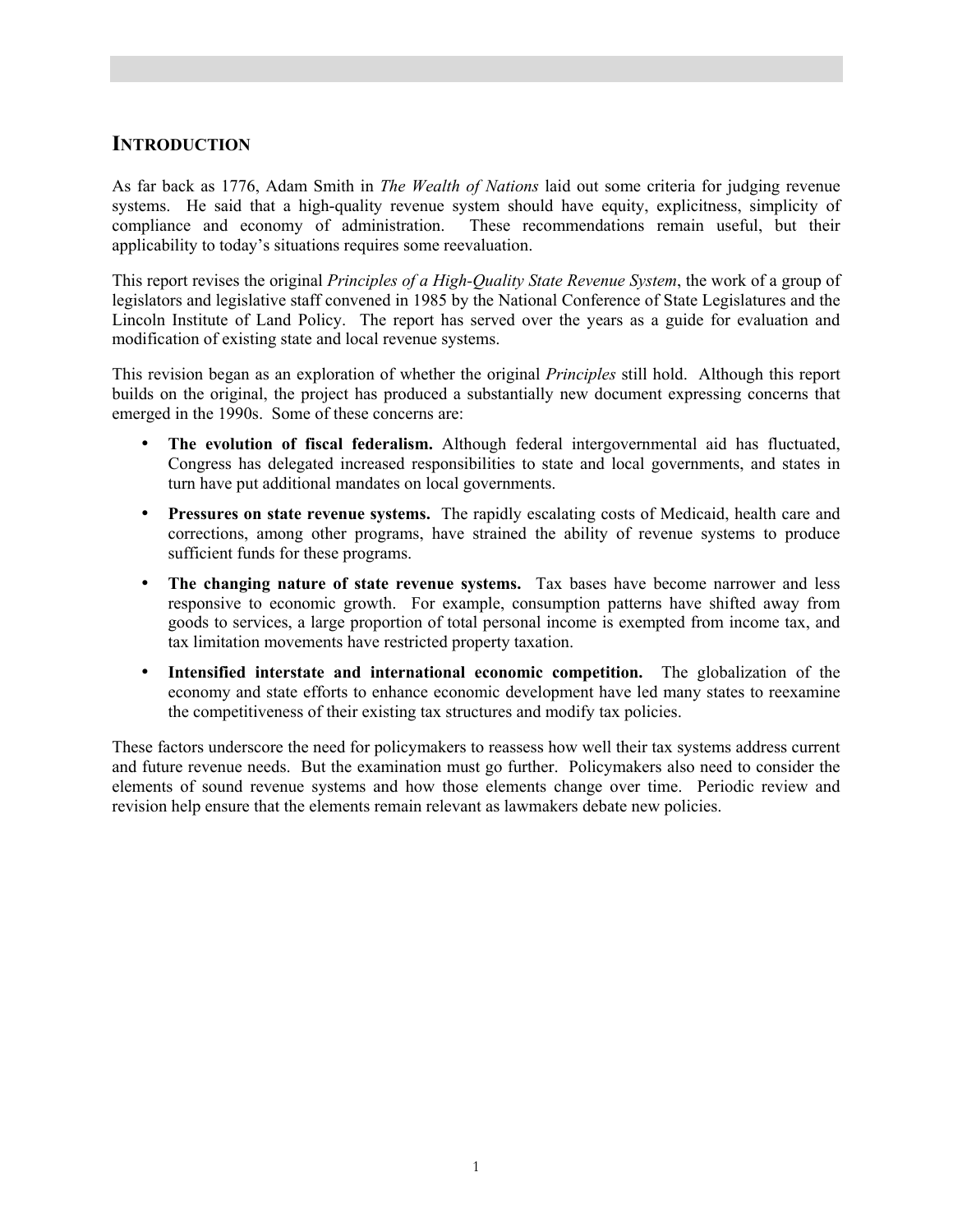# **WHAT IS A STATE REVENUE SYSTEM?**

A government's revenue *system* is the entire means by which a government acquires funding. The term *system* implies that relationships exist among the components and that the whole set of revenue-raising measures can be considered as a group. This report uses the terms *tax system* and *revenue system* partly as shorthand for "all the means of raising taxes (or revenue) that a government happens to use." But the term also means more than that here.

Revenue measures have an effect on each other; a state income tax, for example, is likely to make an allowance, directly or indirectly, for the taxpayer's property tax. In addition, many states make use of both sales and income taxes in part because the tendency of sales taxes to be regressive is balanced by the tendency of income taxes to be progressive. The use of both allows for lower rates for both than would be likely if the state relied on only one of them. Policymakers thus can use different revenue measures to offset the disadvantages of particular taxes or changes. Whatever goals of equity, economic impact, and effect on behavior policymakers may try to reach, they can do so more easily with a revenue system than with individual revenue measures.

The central point of the principles that follow is that policymakers and taxpayers need to pay attention to revenue systems as systems. The general character of a state or state and local revenue system is more



#### **FIGURE 1. SOURCES OF STATE AND LOCAL GOVERNMENT REVENUE IN 1998 AS A PERCENTAGE OF TOTAL REVENUE**

important than the nature of any single one of its components. The criteria suggested here can be applied more appropriately to systems than to individual revenue measures.

**Source**: U S Census Bureau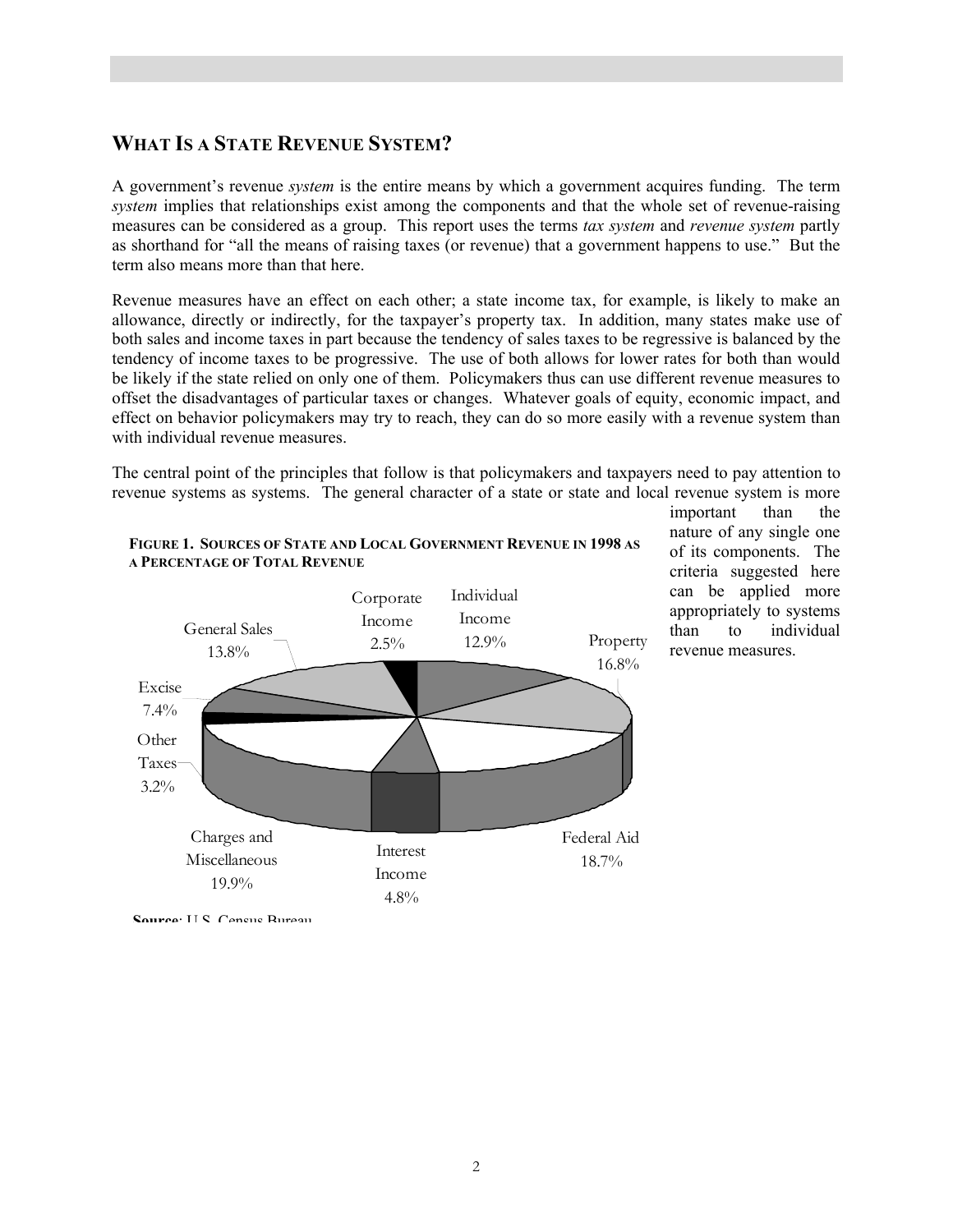## **WHERE DOES STATE AND LOCAL REVENUE COME FROM?**

In fiscal year 1998, state and local revenue came from a large number of sources of varying importance (see figure 1). The most important sources of state and local tax revenue are the property tax, most of which is used to fund local government; the general sales tax; and the individual income tax. The last two are principally state taxes, although the sales tax is also a local tax in a number of states and few states provide for local income or wage taxes. Charges are a rapidly growing source of revenue for county and municipal governments. The *charges and miscellaneous* segment also includes such sources of state revenue as tuition and lotteries. Net state lottery proceeds amounted to nine-tenths of 1 percent of state and local revenue in fiscal year 1998, the same proportion as in 1990.

The relative importance of the major revenue sources for state and local governments changed between 1971 and 1998 (see figure 2). Property taxes declined in importance, and their share has been picked up mostly by state individual income taxes, charges and miscellaneous revenues over the past 27 years. Although the proportion of revenue from the corporate income tax was similar in 1971 and 1998, its contribution fluctuated in the intervening period. Other taxes' shares have changed gradually. Appendix 1 at the end of this report provides the data on which figures 1 and 2 are based.

Another important change is the rebound in federal aid between 1990 and 1998, primarily due to rapid expansion in the Medicaid program in the early 1990s.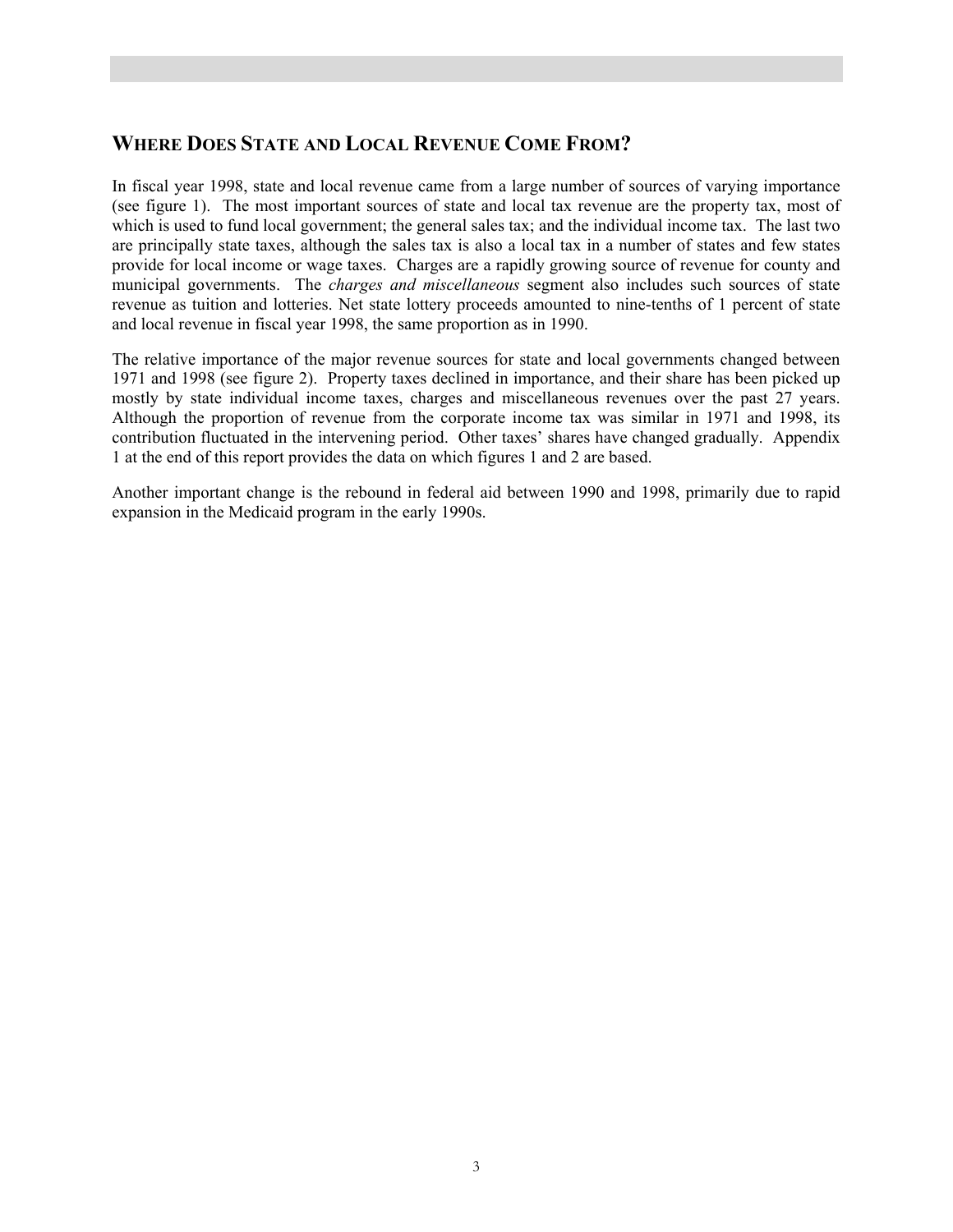#### **FIGURE 2. SOURCES OF STATE AND LOCAL GOVERNMENT REVENUE, 1971, 1990 AND 1998, AS A PERCENTAGE OF TOTAL REVENUE**



**Source**: U.S. Census Bureau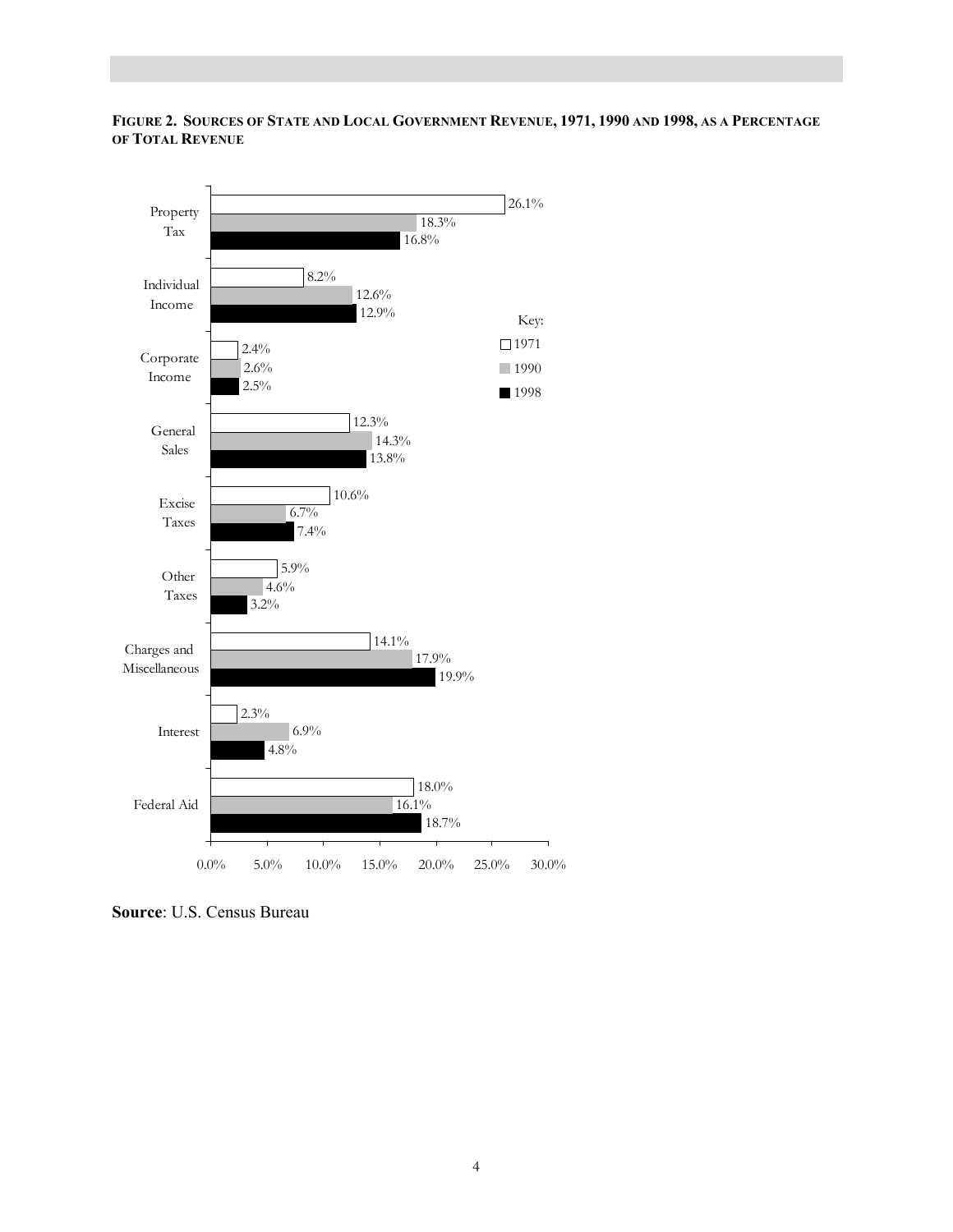## **SCOPE OF THIS REPORT**

This statement of principles provides a conceptual framework for appraising the quality of state tax structures. It is intended to highlight the major characteristics of a high-quality state revenue system with the goal of helping lawmakers enact sound policies as they alter their revenue systems.

In theory, fiscal experts could develop a single model for a high-quality state revenue system. This theoretical model, however, would fail to reflect the vast differences in state economies, resource endowments, demographics, history and citizens' differing expectations of what government ought to do and how taxes should be levied. Realistically, a revenue system cannot be created in a vacuum, so it is up to the political process to determine fiscal priorities in each state and how these priorities will affect the revenue system.

Because of the high degree of diversity in state revenue systems, policymakers place different levels of importance on the various principles identified in this report. Additionally, state constitutions may hinder or prohibit certain tax policies. For these reasons, it is unlikely that state revenue systems will be fully consistent with these principles.

Further, it is not possible for a state to put all of the principles into effect simultaneously. A revenue system that promotes equity may require administrative complexity, for example. It is up to each state to determine how these contradictions will be resolved.

Note that this report:

- Gives special attention to state-local relationships since states create the laws, rules and regulations, and mandates under which local governments operate.
- Focuses specifically on revenue systems and does not comment on a variety of other fiscal issues that affect state finances, such as the design of budget systems and processes.

The legislators and staff who were involved with the development of the original edition of *Principles of a High-Quality State Revenue System* agreed that it is a good idea periodically to reconsider state tax systems and the role of government. The Foundation Partners and the legislators and staff who participated in this project hope that their revision of the original document will encourage state policymakers to undertake that kind of review.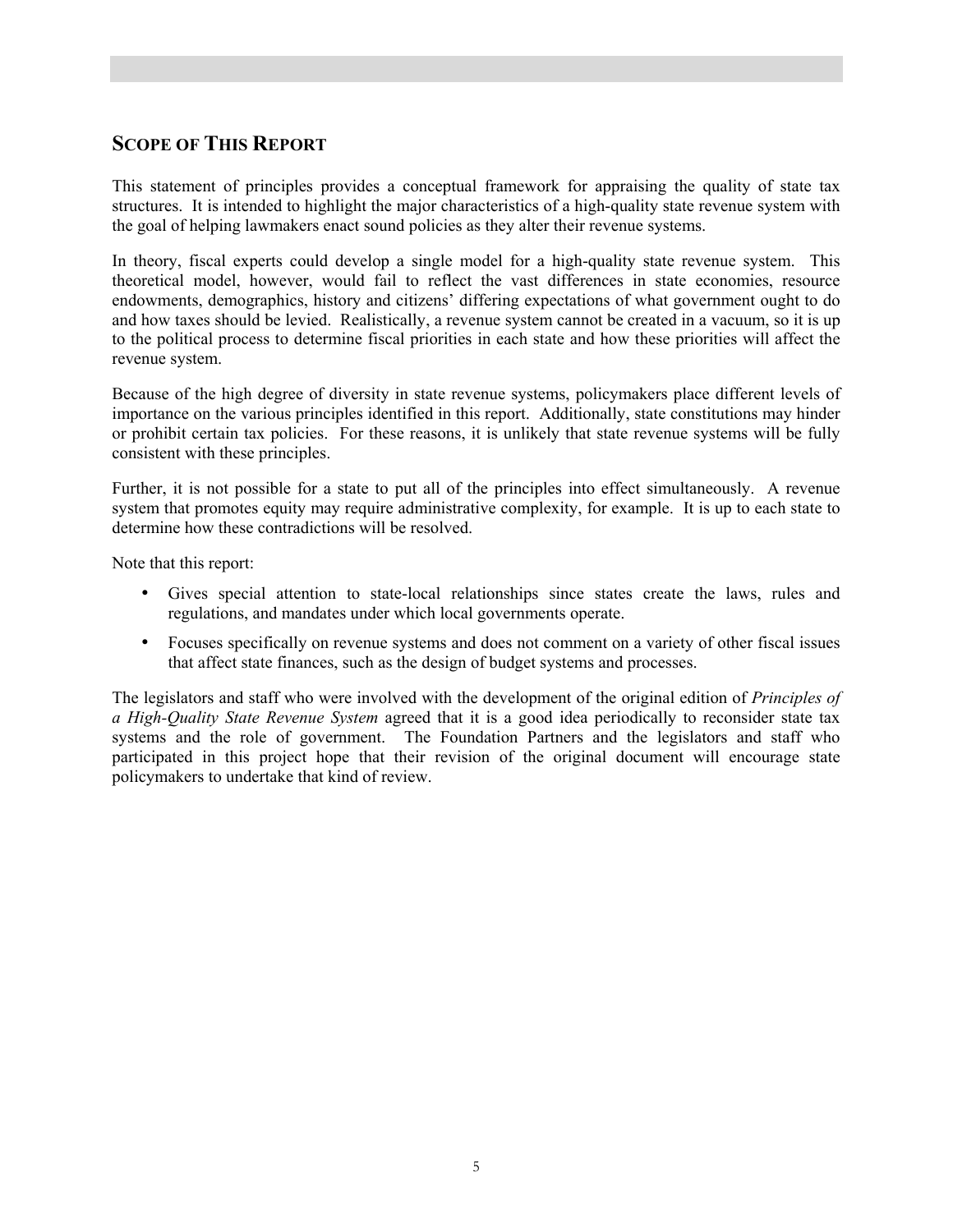# **PRINCIPLES OF A HIGH-QUALITY STATE REVENUE SYSTEM**

- 1 A high-quality revenue system comprises elements that are complementary, including the finances of both state and local governments.
- 2 A high-quality revenue system produces revenue in a reliable manner. Reliability involves stability, certainty and sufficiency.
- $3$  A high-quality revenue system relies on a balanced variety of revenue sources.
- 4 A high-quality revenue system treats individuals equitably. Minimum requirements of an equitable system are that it imposes similar tax burdens on people in similar circumstances, that it minimizes regressivity, and that it minimizes taxes on low-income individuals.
- 5 A high-quality revenue system facilitates taxpayer compliance. It is easy to understand and minimizes compliance costs.
- 6 A high-quality revenue system promotes fair, efficient and effective administration. It is as simple as possible to administer, raises revenue efficiently, is administered professionally, and is applied uniformly.
- 7 A high-quality revenue system is responsive to interstate and international economic competition.
- 8 A high-quality revenue system minimizes its involvement in spending decisions and makes any such involvement explicit.
- 9 A high-quality revenue system is accountable to taxpayers.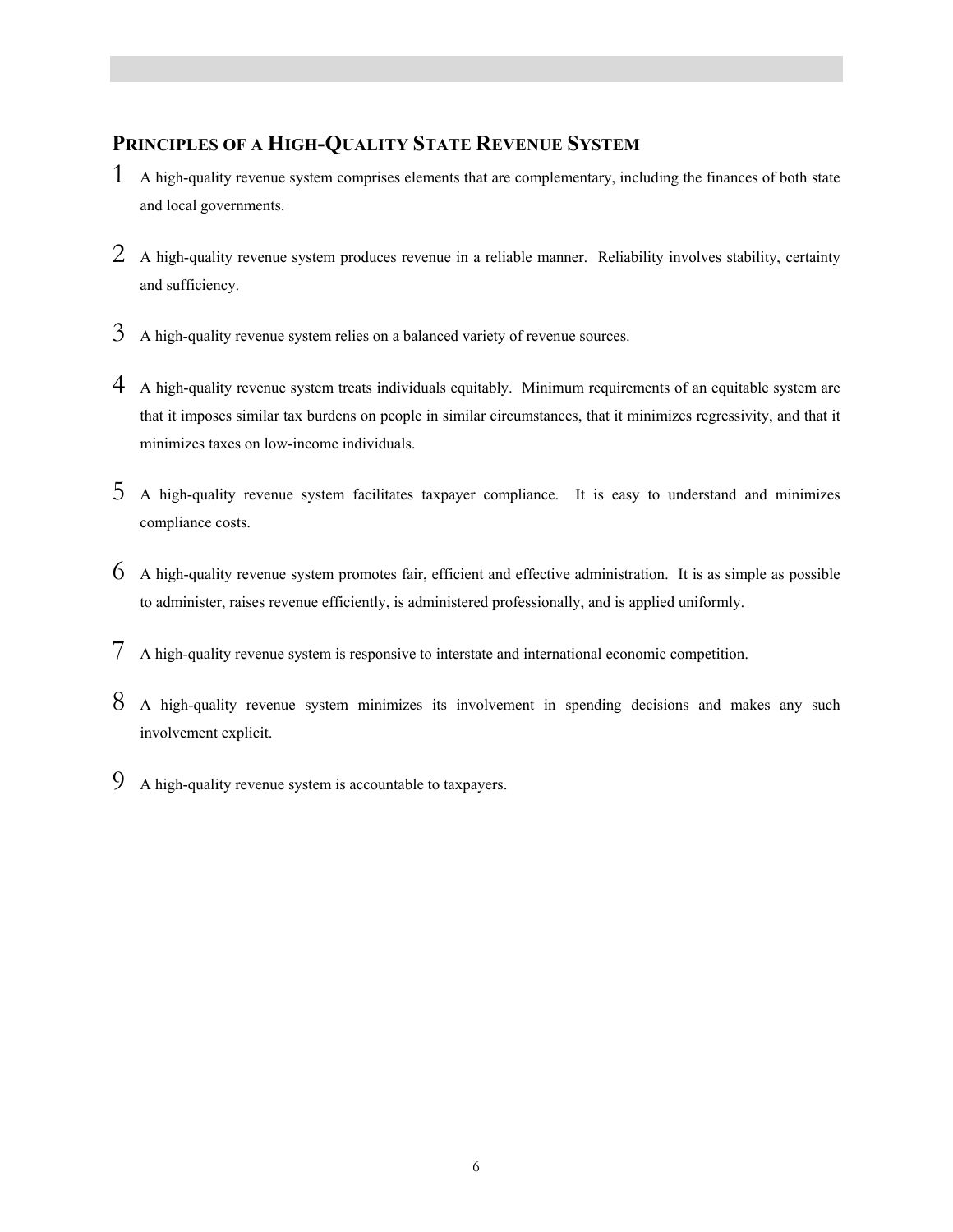## **1 A** high-quality revenue system comprises elements that are complementary, including the finances of both state and local governments. **are complementary, including the finances of both state and local governments.**

The elements of a high-quality state revenue system are complementary rather than contradictory. Since state revenue systems have developed gradually and tax policy is used to address multiple objectives, state revenue systems are likely to include inconsistencies. However, a clear sense of the objectives of a revenue system can help to minimize these inconsistencies. Principles 2 through 9 look at specific objectives.

One especially important issue is the relationship of state and local governments. States can limit or expand the powers of local governments—cities, towns, counties, school districts and special districts; state mandates can create obligations that force local governments to raise revenue; and local resistance to property taxes can force higher state tax rates. The division of responsibilities between state and local governments differs greatly among the states and has a significant effect on the governments' revenue needs.

State and local governments often compete for tax bases. State policymakers should consider how state tax decisions affect local governments and vice versa. State lawmakers also should consider how state authority for local governments to levy sales, income or excise taxes affects taxpayers. For example, different rates and filing requirements across jurisdictions increase the costs of taxpayer compliance. State and local officials should cooperate to avoid a patchwork of rate structures across the state since a revenue system that minimizes complexity eases compliance costs (Principle 5) and improves the efficiency of revenue collections (Principle 6).

A high-quality state revenue system reflects the limitations and financial responsibilities that state government places upon local governments. For example, state policymakers should be explicitly aware of the costs that state mandates impose on local governments, and local governments should have the authority to raise sufficient revenues to meet these obligations. If local governments lack the revenue bases necessary to provide services mandated by state government, state policymakers should consider statewide solutions to avoid extreme inequalities. In some cases, state governments may subsidize local governments to reduce local tax burdens or increase service levels for governments that lack enough taxing capacity to meet some state standard of services. This approach needs to be weighed against the principle of local autonomy, in which local voters decide which services they want to receive and raise the money to pay for them.

State tax and expenditure limitations can undermine the ability of state and local governments to meet their responsibilities. Limitations can have different effects upon different governments, depending, for example, on a government's ability to charge for its services or find new revenue sources. Limitations may shift burdens or create new ones, and they can undermine the ability of local citizens to increase or reduce the level of services they are willing to fund.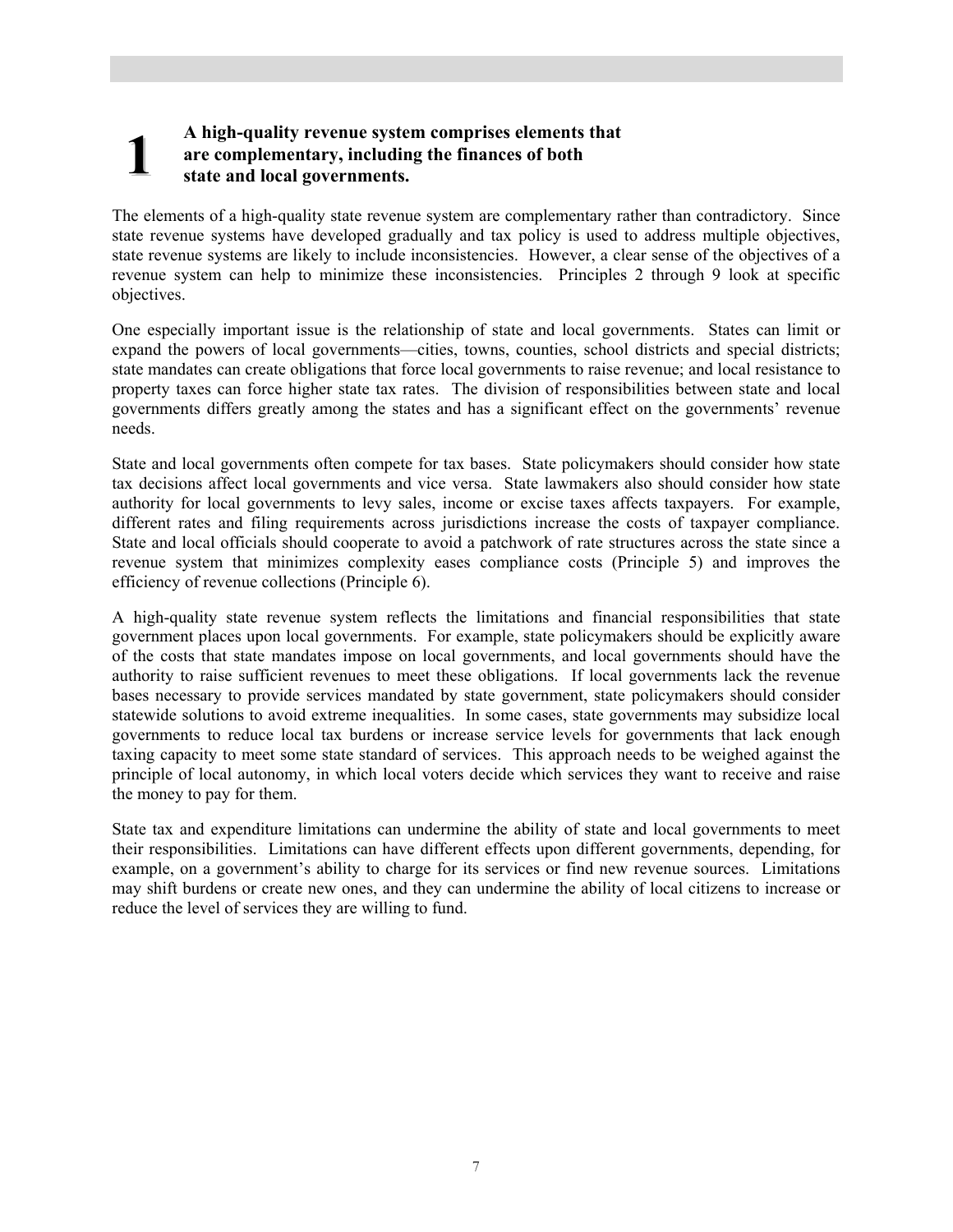# **2 A high-quality revenue system produces revenue in a reliable manner. Reliability involves stability, certainty and sufficiency.**

Stability, certainty and sufficiency provide the framework for discussing reliability.

**Stability.** The amount of revenue collected should be relatively constant over time, not subject to unpredictable fluctuations. A high-quality state revenue system promotes stability by imposing a mix of taxes, with some responding less sharply to economic change. For example, taxes (such as progressive personal income taxes) whose revenue yield grows faster than personal income in good times but slower than personal income in bad times should be offset by taxes (such as broad-based sales taxes) whose yield tends to be more consistent over the business cycle. A diversified revenue structure with broad bases tends to be more stable than an undiversified structure with narrow bases (Principle 3). Some instability in state revenue systems is inevitable, however, because fluctuations in the business cycle affect all state revenue sources somewhat.

**Certainty.** Certainty provides that the number and types of tax changes will be kept to a minimum. Individuals and businesses should not be subject to frequent changes in tax rates and bases because frequent changes interfere with their economic choices and their ability to make long-term financial plans and decisions. This concept reinforces the need for stability because an unstable revenue stream is more likely to require continual tax changes.

Sufficiency. Sufficiency requires that revenue be adequate to balance the state budget in the short run and change at approximately the same rate as desired state spending, whatever that may be. A highquality revenue system produces enough revenue to finance the level of services that the state chooses to provide (as determined by what the voters and elected officials are willing to fund). The level will vary according to the political, cultural, social and economic characteristics of the state. Developing a revenue system that is capable of producing the desired level of revenue will help lawmakers avoid frequent tax increases or spending cuts.

Further, a high-quality revenue system minimizes the use of tax earmarking, the practice of designating a particular revenue source for a specific expenditure. State programs may be placed in jeopardy if they are funded solely by earmarked revenues because there is no guarantee of a consistent revenue stream (stability) nor of adequate ongoing revenue (sufficiency). Further, earmarking often imposes rigidities into the budgeting system that do not permit flexible allocations of general revenue among competing uses. When earmarking is used, there should be a direct link between the recipient of the funds and the earmarked revenue source (e.g., the highway department receiving gasoline tax revenues). This use is justified on the grounds that all or a portion of the earmarked revenue source is supporting the benefit received. Generally, earmarking should not be used for general expenditures.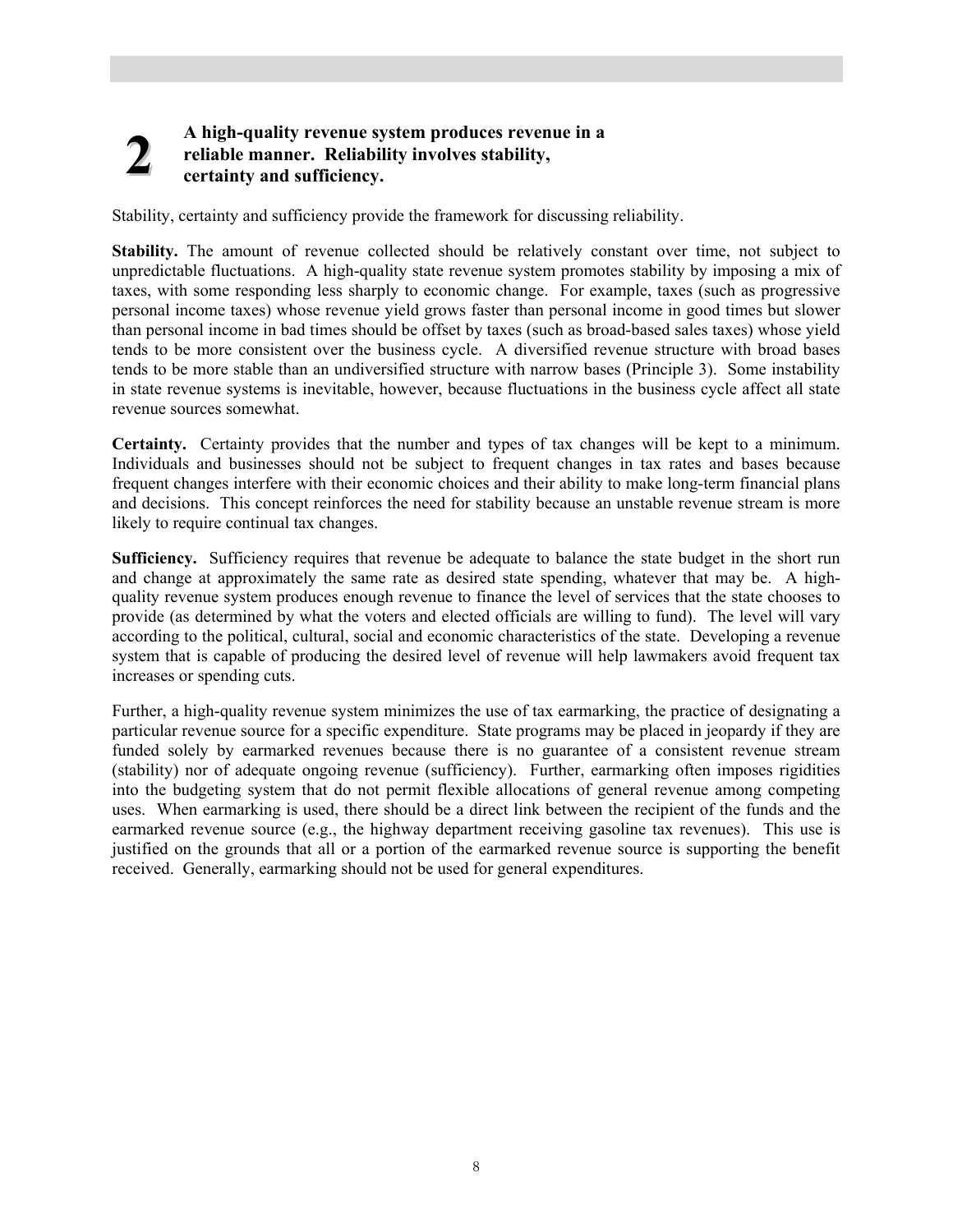# **3 A high-quality revenue system relies on a balanced variety of revenue sources.**

A high-quality revenue system relies on a diverse and balanced range of sources. All taxes have their advantages and disadvantages, but reliance on a diverse assortment can cancel out their biases. One of the goals of a revenue system is economic neutrality to prevent the distortion of individual and business behavior. If reliance is divided among numerous sources and their bases are broad, rates can be made low in order to minimize the impact on behavior. A broad base itself helps meet the goal of diversification since it spreads the burden of the tax among more payers than a narrow basis does. And the low rates that broad bases make possible can improve a state's competitive position relative to other states.

There is merit in the notion that states and local governments should balance their tax systems through reliance on the "three-legged stool" of income, sales and property taxes in roughly equal proportions, with excise taxes, business taxes, gaming taxes, severance taxes and user charges playing an important supplemental role.

Special economic circumstances or policy decisions have led some states to develop revenue systems that do not rely on a broad range of revenue sources. States with extensive mineral resources (such as Wyoming), unique tourist attractions (such as Florida), or particular concern for decentralization (such as New Hampshire) rely on more narrowly based tax systems than most states. Some state policymakers defend taxes with narrow bases on the ground that rates have to be raised substantially to increase revenue very much. They feel that, because it is politically difficult to increase rates sharply, narrow tax bases help to limit the growth of government spending. Although such states may not modify their present systems extensively, they should attempt to avoid excessive reliance on any single revenue system.

Ultimately, whatever the mix, the revenue system should reflect the state's attempt to reach its fiscal policy objectives. The reasons for selecting one set of revenue instruments over another should be clear. State policymakers should be encouraged to evaluate new revenue systems, especially if they can be shown to be more equitable (such as fees that pass a portion of the service cost to users), but revenue decisions should comply with the state's fiscal policy objectives.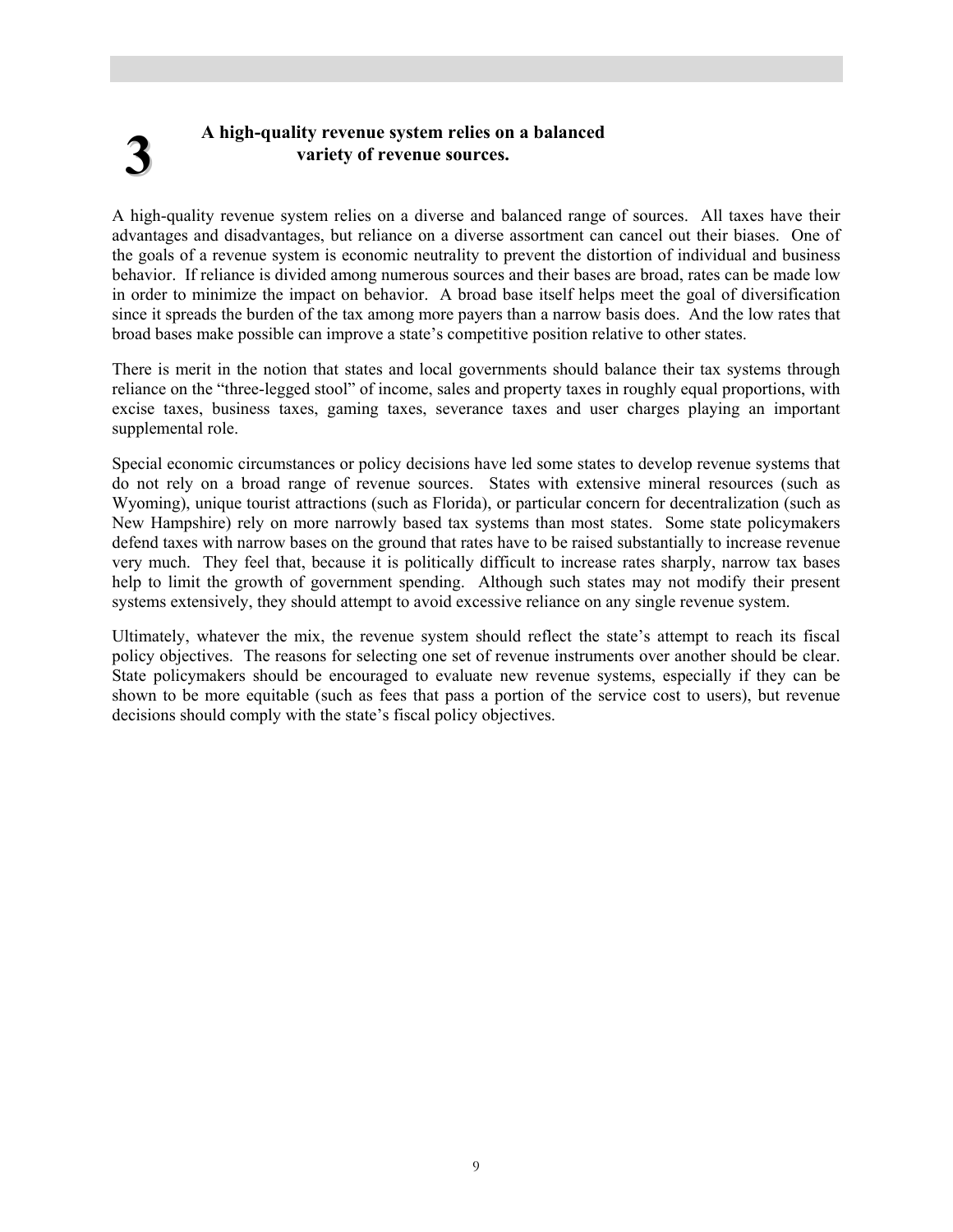#### **A high-quality revenue system treats individuals equitably. Minimum requirements of an equitable system are that it imposes similar tax burdens on people in similar circumstances, that it minimizes regressivity, and that it minimizes taxes on low-income individuals.**

**4**

Equity traditionally has been measured in terms of individuals' ability to pay taxes and has two main components—horizontal equity and vertical equity. Horizontal equity requires that people in similar circumstances have similar tax burdens. Vertical equity refers to the distribution of tax burdens among people in different circumstances.

There is no general agreement on what vertical equity means in practice. Vertical equity raises complicated questions about how much (and whether) taxes should increase as income increases. Reliance upon sales, excise and property taxes tends to make state and local revenue systems regressive, that is, low-income people pay a larger proportion of their income in taxes than higher income people do. Although some might argue that a high-quality revenue system should be proportional (where taxes account for the same proportion of income as income rises or progressive (where taxes account for a higher proportion of income as income rises), at the very least a high-quality revenue system minimizes regressivity. The progressivity or regressivity of the entire system is more important than that of any particular tax.

An equitable revenue system minimizes taxes on low-income households. As part of the Tax Reform Act of 1986, the federal government exempted those with poverty-level income from taxation. Since that time, a number of states also have exempted very poor households from income taxes, and some provide for reimbursement of a portion of sales and property taxes to low-income taxpayers. State earned income tax credits offered in 15 states supplement the federal earned income tax credit and provide tax reductions and wage supplements for low- and moderate-income working families. The basis for such policies is the concept of the ability to pay; such policies also help preserve the economic independence of the working poor.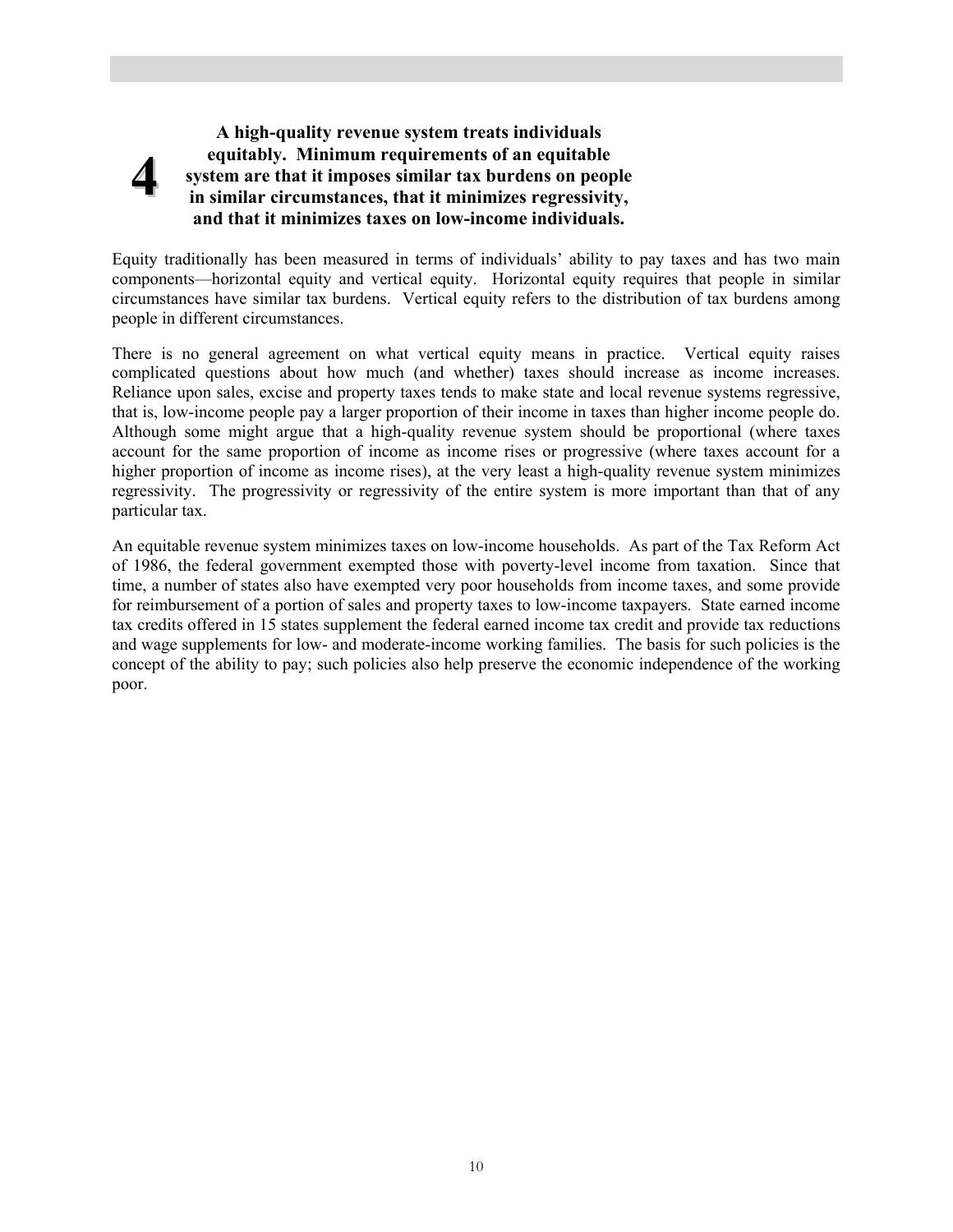## **5 A** high-quality revenue system facilitates taxpayer compliance. It is easy to understand and minimize compliance costs. **compliance. It is easy to understand and minimizes compliance costs.**

A high-quality revenue system facilitates taxpayer compliance by avoiding a maze of taxes, forms and filing requirements. This reduction in complexity helps taxpayers better understand the system and reduces the costs of compliance.

Reducing complexity also helps taxpayers confirm that taxes are being applied fairly and uniformly. Because tax compliance is largely voluntary, it is important that taxpayers feel the system is fair.

Some complexity is inevitable, however. As stated in Principle 1, a state revenue system pursues multiple policy objectives that lead to some complexity. For example, some states have created sales tax credits for low-income households to reduce the regressivity of the sales tax. Applying for the credits becomes more complex and burdensome for eligible individuals, but the benefits of low-income tax relief are considered to outweigh the trouble of applying. Compliance is facilitated by certainty (future tax obligations are predictable), consistency (tax bases are identical throughout a state), simplicity (taxpayer costs are reduced), and stability of revenue collections (changes in the rates and bases of the taxes are minimized).

Although compliance costs should be minimized for all types of taxpayers, policymakers should be aware of special compliance burdens that primarily affect businesses. In particular, businesses may be subject to numerous rates and requirements if they operate in multiple jurisdictions. States can reduce this burden by working with local governments to coordinate business tax policy and administration (Principle 1), consolidating industry-specific taxes into general forms, and coordinating business tax policy with other states and the federal government.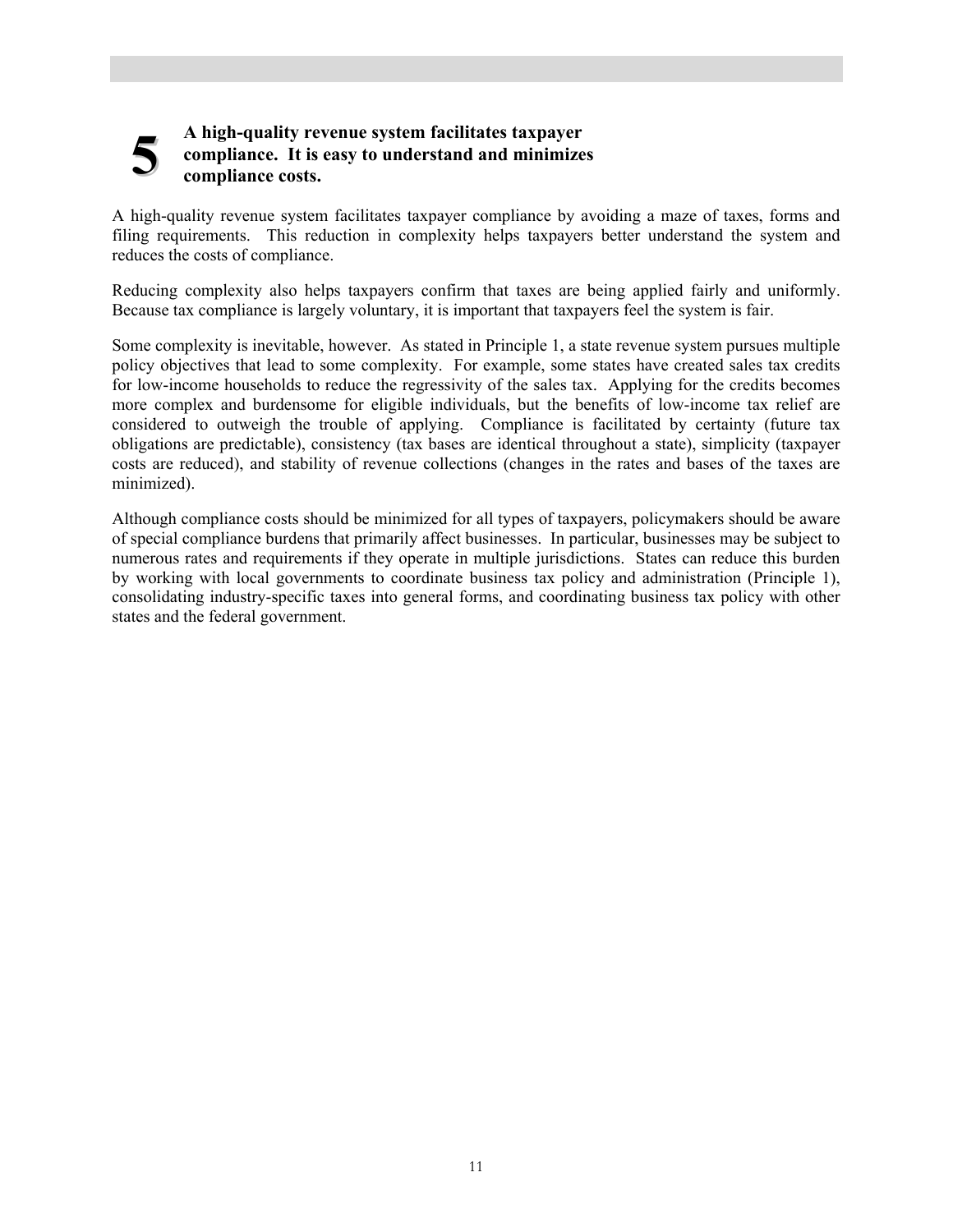#### **6 A high-quality revenue system promotes fair, efficient and effective administration. It is as simple as possible to administer, raises revenue efficiently, is administered professionally, and is applied uniformly.**

Tax administration involves assessing and collecting taxes. A tax system that is easy to administer reduces the likelihood of errors and facilitates fairness. Professional and uniform tax administration both throughout the state and within individual jurisdictions—enhances the effectiveness of the system by improving taxpayer compliance. Poor tax administration will mean that tax burdens are distributed among taxpayers in ways the law did not intend. If the tax system is administered fairly, individuals and businesses are more likely to pay their rightful share of the tax burden.

Also, an easily managed system increases the efficiency of revenue collections, since a smaller proportion of revenue is used to pay for tax administration.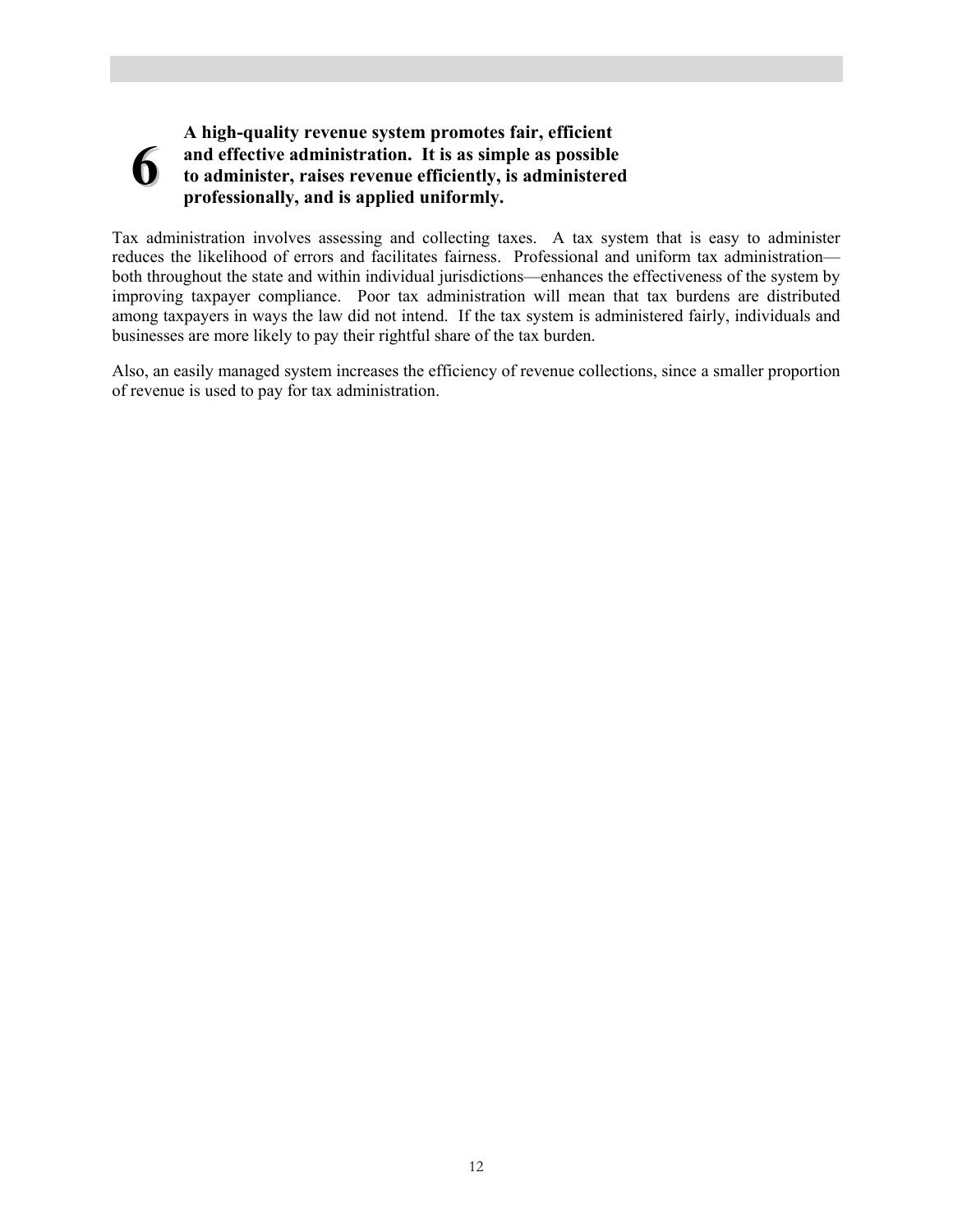# **7 A high-quality revenue system is responsive to interstate and international economic competition.**

Interstate and international economic competition has intensified in the past decade, increasing pressures on policymakers to use revenue systems as a tool of economic development.

Benefits have to be measured against costs when state revenue systems are used as a tool of economic development policy. Interstate tax competition can deplete state resources without significantly enhancing job creation, and concessions in the form of tax breaks can erode tax bases. In evaluating its competitive position, a state should be aware that tax policy is only one consideration in business location decisions; service levels are also important.

But tax levels matter. Any state that imposes a tax burden far different from that of its neighboring states runs the risk of hurting its economy. This does not mean it must match every tax advantage of its neighbors. Levels of public services, energy and labor costs, access to markets, and availability of capital are some of the other factors affecting economic development. The total package is the measure of a state's competitiveness. Taxes should help in providing similar treatment for all industries and all firms within a given industry within a state.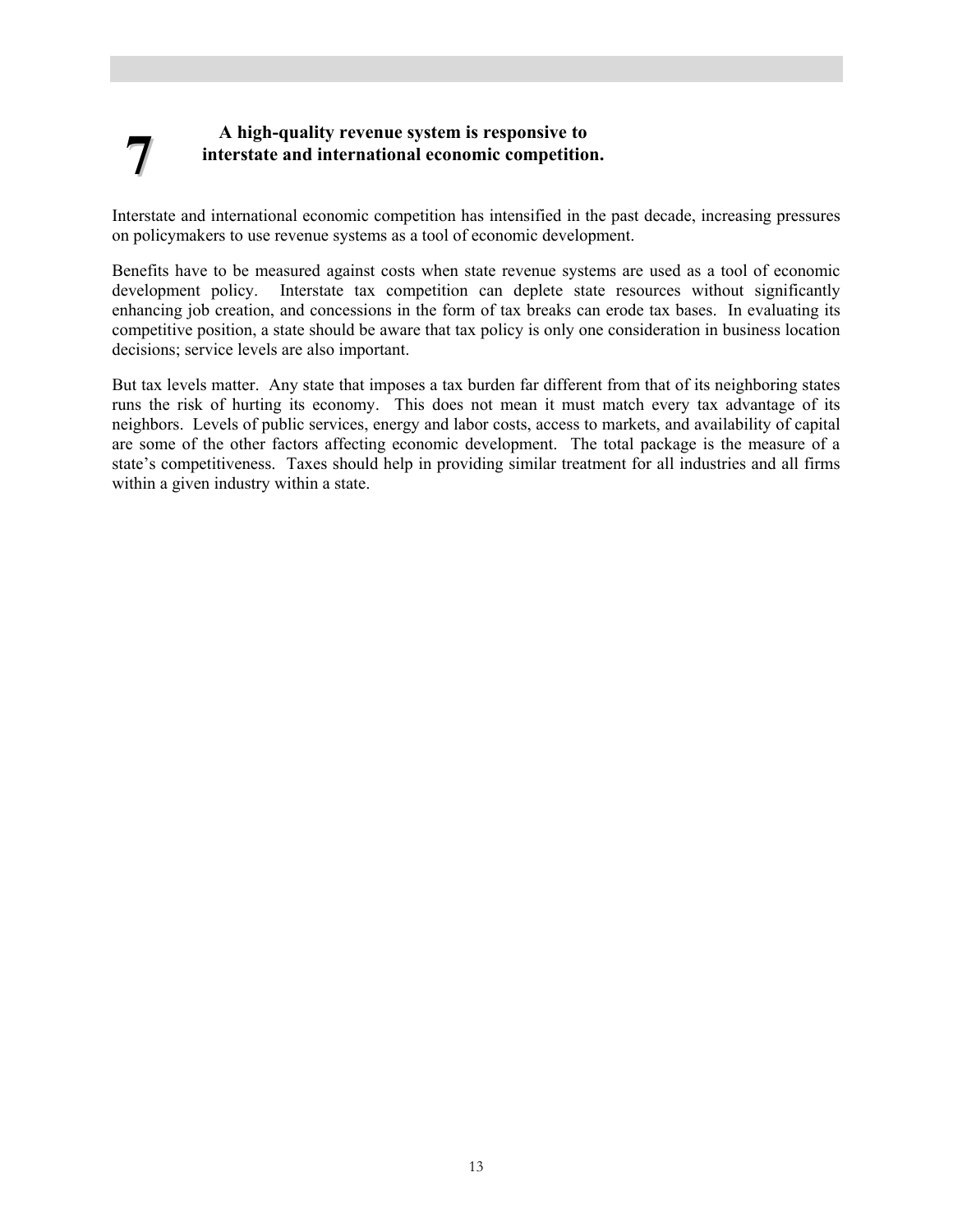#### **8 A** high-quality revenue system minimizes its involvement in spending decisions and makes any involvement explicit. **involvement in spending decisions and makes any such involvement explicit.**

The primary purpose of a revenue system is to raise money. One of the goals of a revenue system is to be economically neutral (Principle 3), a goal that is inconsistent with the use of tax policy to make budget decisions or to influence behavior. Revenue systems can affect budgets in two main ways—through deductions, exemptions and credits intended to foster certain activities and through the use of earmarking.

A high-quality revenue system may include such devices. But policymakers should be certain that these measures not only would do what is expected of them, but also reach their goal at a reasonable cost. Tax deductions, credits and exemptions shift tax burdens from a favored set of taxpayers to less favored taxpayers. For this reason, the costs should be explicit and should be reviewed annually. Earmarked taxes also may fail in the long run to perform as efficiently as originally expected, providing a different amount of revenue for services or programs than policymakers would allocate if it were a matter of appropriation. All these devices tend to remain on the law books without regular consideration of their impact and possibly after the need for them is gone.

On the other hand, these measures have many uses, and they will continue to be part of state revenue systems. They should be used carefully with full consideration given to the tax shifting that may be involved and to the long-term costs and benefits. Since the budget process makes expenditures explicit, the revenue system ideally should leave expenditures to the budgetary system.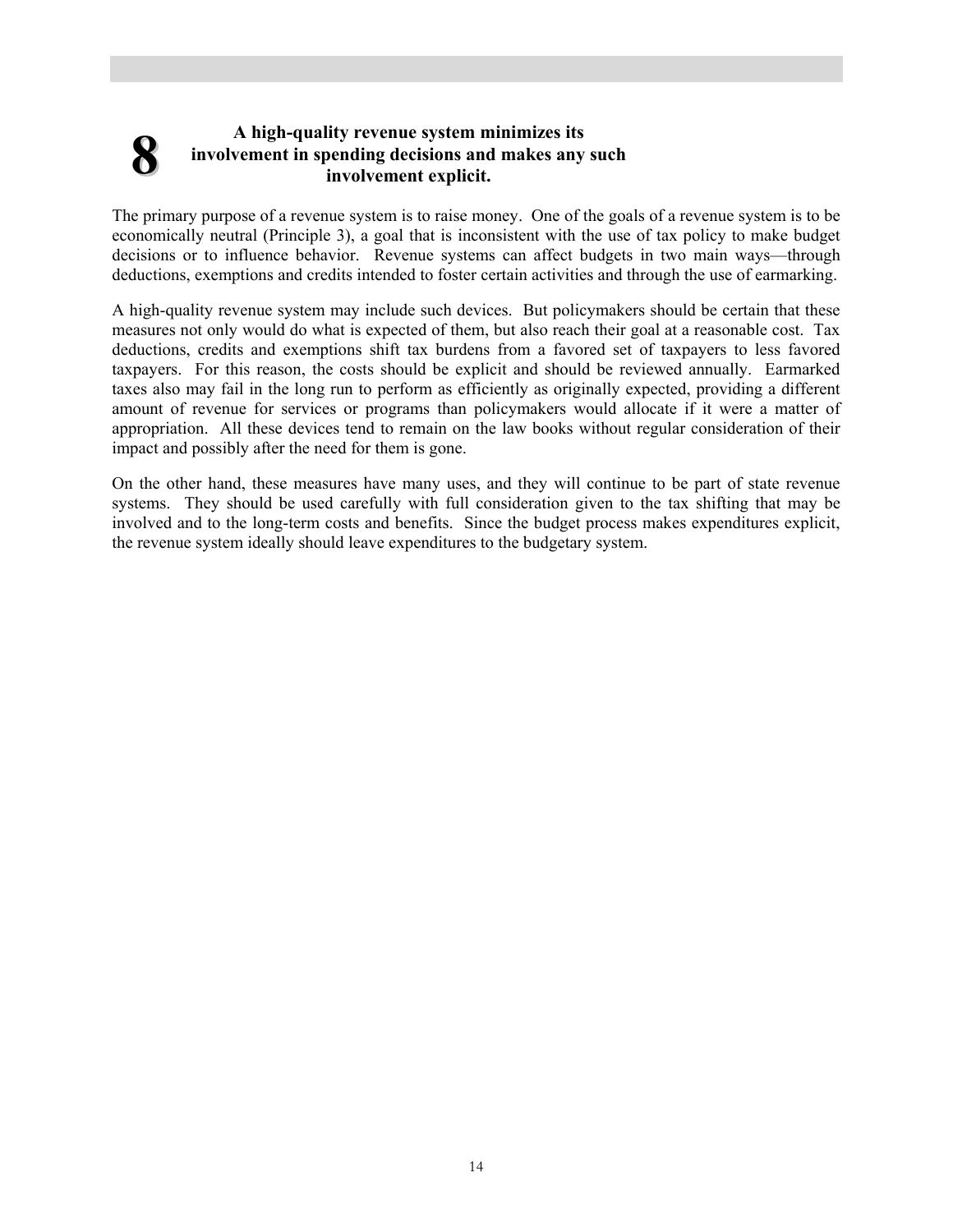# **9 A high-quality revenue system is accountable to taxpayers.**

The essence of accountability is that tax laws should be explicit, not hidden. Proposals for changes should be well publicized to stimulate debate. Local governments, in particular, may suffer from media and voter inattention and may need to devote special efforts to alert voters to proposed changes. Truth-intaxation policies that require clearly written notices to taxpayers and hearings on tax increases are simple methods of providing accountability. For state governments, tax expenditure budgets are ways of enhancing accountability. A tax expenditure budget shows the costs, expressed in lost tax revenue, of a tax credit or exemption that is intended to benefit some group of taxpayers or encourage a public policy goal. It shows revenue losses just as a regular budget shows expenditures. For example, states may exempt a portion of retirement income from personal income taxes or provide deductions for business subsidies for child care. In addition to identifying the revenue loss from such tax preferences, tax expenditures also provide data that can be used to evaluate the effectiveness and efficiency of these policies.

Accountability in a larger sense means that policymakers must examine the costs and benefits of using revenue measures as tools to put nonfiscal policies into effect. Since tax policy inevitably will be used to reach other policy objectives, lawmakers have a responsibility to ensure that the policy produces the intended effect and does so at a reasonable cost. Earmarked funds, tax expenditures and all other special tax preferences should be reviewed regularly to assess their efficiency and effectiveness as policy measures.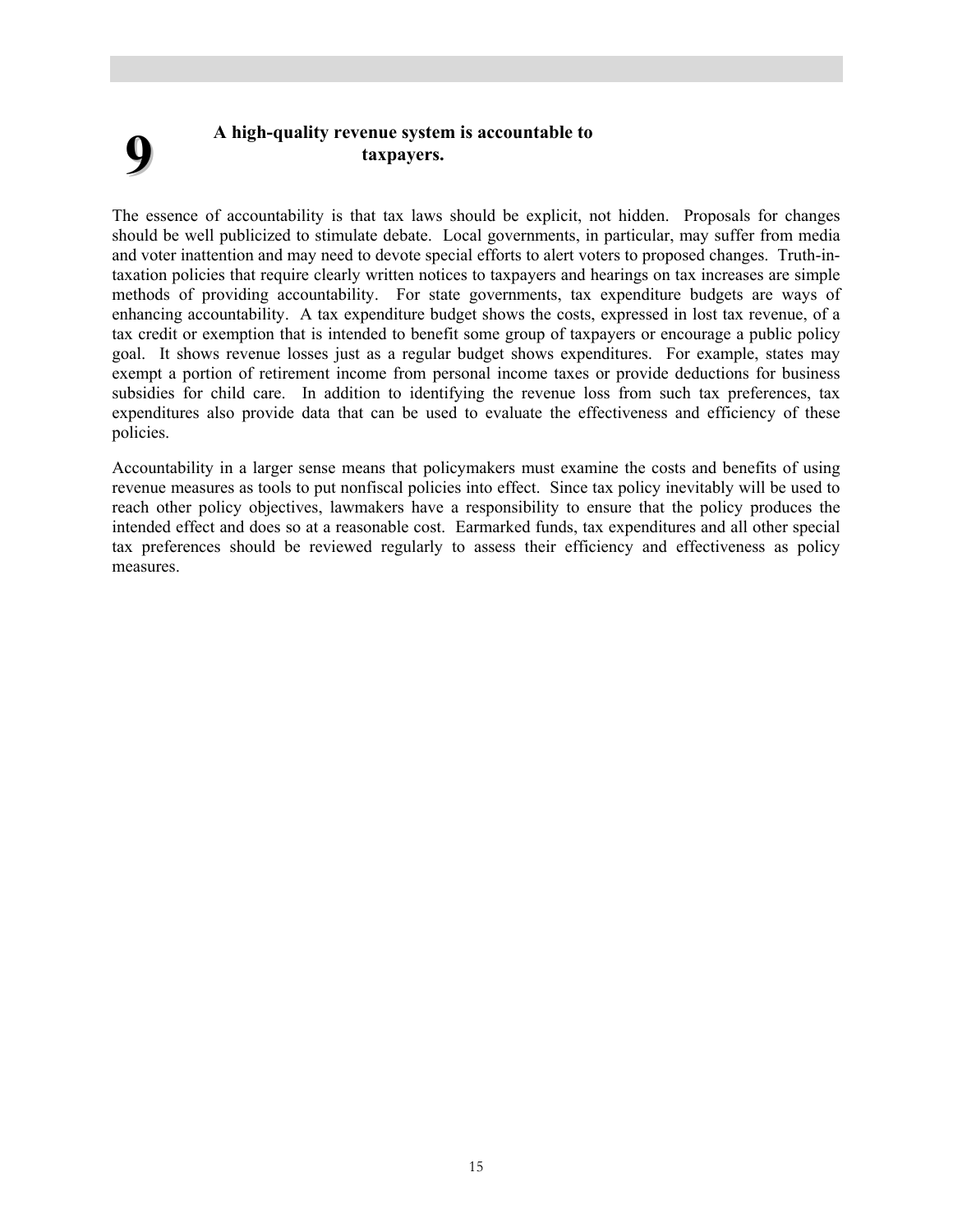# **APPENDIX 1. SOURCES OF STATE AND LOCAL GOVERNMENTS' REVENUE, 1971, 1990 AND 1998**

| <b>Revenue Sources</b>                                            | <b>FY 1971</b> | FY 1990 | <b>FY 1998</b> |
|-------------------------------------------------------------------|----------------|---------|----------------|
| Taxes as a Percentage of Total<br>Revenue                         | $65.5\%$       | 59.1%   | 56.6%          |
| Property taxes                                                    | 26.1           | 18.3    | 16.8           |
| Individual income tax                                             | 8.2            | 12.6    | 12.9           |
| Corporate income tax                                              | 2.4            | 2.6     | 2.5            |
| General sales tax                                                 | 12.3           | 14.3    | 13.8           |
| Excise taxes                                                      | 10.6           | 6.7     | 7.4            |
| Other taxes                                                       | 5.9            | 46      | 3.2            |
| <b>Nontax Revenues as a Percentage of</b><br><b>Total Revenue</b> | 34.4%          | 40.9%   | 43.4%          |
| Charges and miscellaneous                                         | 14.1           | 17.9    | 19.9           |
| Interest                                                          | 2.3            | 6.9     | 4.8            |
| Federal aid                                                       | 18.0           | 16.1    | 18.7           |
| Total                                                             | 100.0%         | 100.0%  | 100.0%         |

General revenue includes all sources of government income as defined by the federal government, except for the income of publicly owned utilities and liquor stores and the income of public insurance trusts that is, unemployment compensation, workers' compensation and public employee retirement funds.

**Source**: U.S. Department of Commerce, Bureau of the Census. (http://www.census.gov/govs)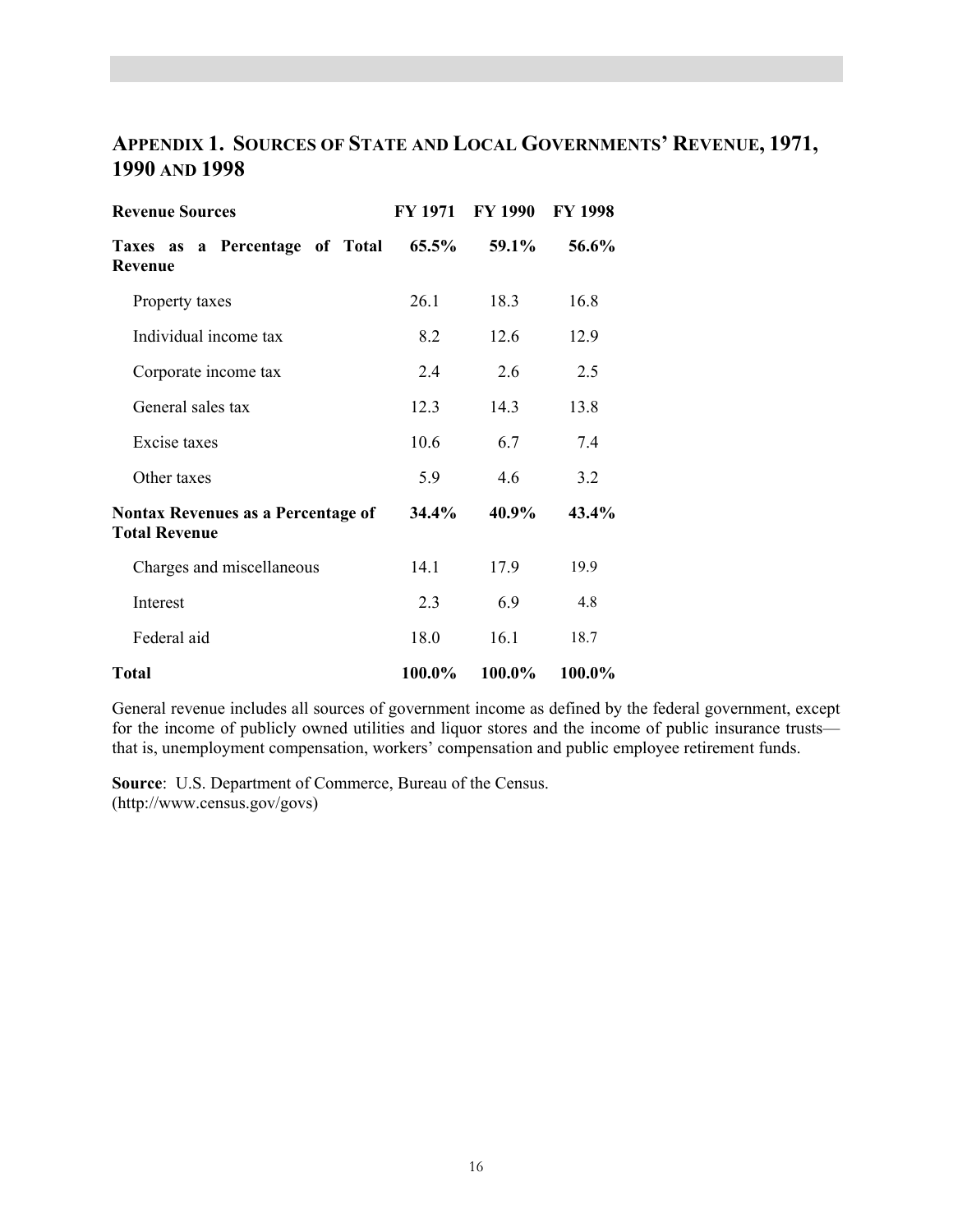# **APPENDIX 2. TAXES ON PEOPLE AND TAXES ON BUSINESS**

In any state and local revenue system, one of the toughest issues to decide is the fair distribution of taxes between individuals and businesses. If individuals and businesses were separate entities, things would be simpler, but the relationships are complex. A partnership, for example, may be subject to taxation more like that of a single person than that of a corporation, even though a partnership and a corporation may be alternative forms of organization for some kinds of operations. The definitions of equity and ability-topay that apply to individuals do not necessarily apply to corporations. Because there are not hard and fast rules, a fair division of tax obligations between individuals and corporations in practice has to be worked out as a matter of public policy.

Individuals are taxed because they possess wealth and receive incomes in their own right. Individuals' wealth and incomes are used as keys to their tax liabilities. Corporations are superficially similar, but the analogy breaks down. Corporations are associations of individuals designed to hold property and carry out ventures jointly. Corporations' income passes to owners and workers in the form of dividends, interest, salaries, bonuses, and so on. As just one example of the problem this creates for fair tax policy, there is a long-standing disagreement about the taxation of corporate dividends. These are taxed in the form of corporate income and then taxed again as personal income when collected as dividends by stockholders. There will never be a national consensus on the fairness of this procedure.

There are a number of reasons for taxing businesses. One is the benefit principle: public services like police and fire protection, education and highways are benefits received by businesses, and taxes are the cost of them. This argument requires all businesses to pay taxes regardless of their profit levels. Taxes levied solely on profits do not meet this rationale of business taxation, but other taxes do, such as taxes based upon capital (like the franchise tax in some states), a gross receipts tax (like that of Delaware) or a value-added tax (like Michigan's single business tax). Such taxes address the issue of equity between business enterprises and individuals, particularly as they may pass some of the cost of providing state services to nonresident customers and owners of a business who otherwise might not be reached by a state tax system.

Another rationale is administrative efficiency. Business firms are intermediaries in economic processes from which it is administratively convenient to collect taxes. Businesses provide a large, accessible revenue stream, so that taxes on business help meet the need for revenue sufficiency.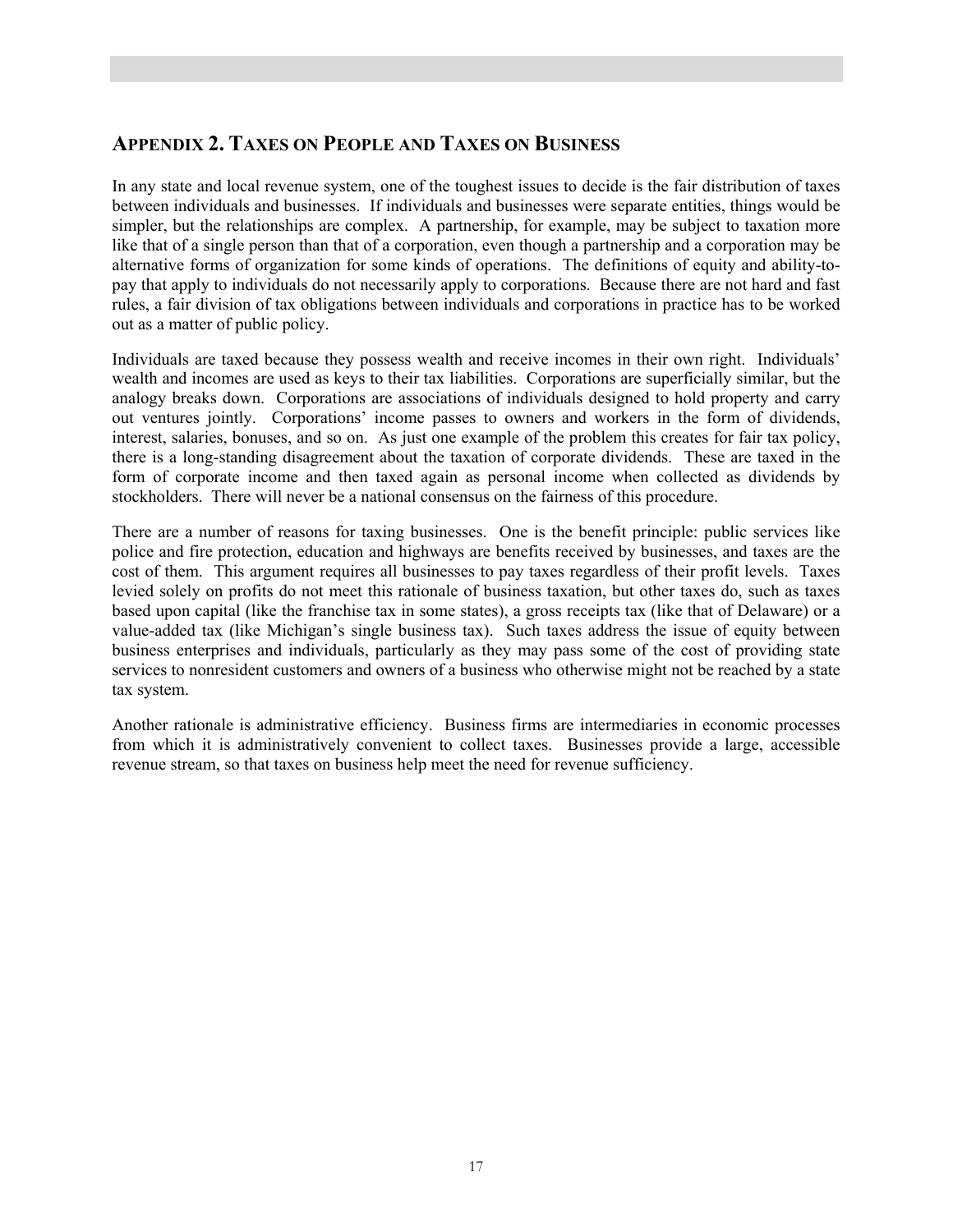#### **SUGGESTIONS FOR FURTHER READING**

Bonnett, Thomas W. *Is the New Global Economy Leaving State-Local Tax Structures Behind?* Washington, D.C.: National League of Cities, 1998.

A collaboration of the National Conference of State Legislatures, the National Governors' Association and the National League of Cities that examines challenges to state-local revenue systems.

District of Columbia Tax Revision Commission. *Taxing Simply, Taxing Fairly.* Washington, D.C.: 1998. Available electronically at www.dctrc.org.

This study of the District of Columbia's economy and revenue systems includes 17 research papers and studies on subjects ranging from property taxes to telecommunications and utility taxes.

Ebel, Robert D., ed. *A Fiscal Agenda for Nevada: Revenue Options for State and Local Governments in 1990.* Reno & Las Vegas, Nev.: The University of Nevada Press, 1990.

The book's subject is much broader than its title indicates. Its articles provide clear and thorough discussions of how various state taxes work and how they are connected to a state economy.

Gold, Steven D. *The State Fiscal Agenda for the 1990s.* Denver: National Conference of State Legislatures, 1990.

A readable summary of the tax law changes and new controls on state expenditures that the economy of the 1900s will require.

Gold, Steven D., ed. *The Unfinished Agenda for State Tax Reform.* Denver: National Conference of State Legislatures, 1988.

Leading national authorities on state taxes discuss the specific changes in state tax law needed to bring state tax systems into conformity with the first set of *Principles of a High-Quality State Revenue System.*

Mackey, Scott. *Tax Policy Handbook for State Legislators*. Denver: National Conference of State Legislatures, 1997.

A handbook that evaluates state taxes on equity, efficiency, and other criteria in this report.

Musgrave, Richard A., and Peggy B. Musgrave. *Public Finance in Theory and Practice.* New York: McGraw-Hill Book Company, various editions.

A standard textbook on public fiscal policy and taxation.

Snell, Ronald K., ed. *Financing State Government in the 1990s*. Denver: National Conference of State Legislatures and National Governors' Association, 1993.

This report examines major challenges facing state/local tax systems because of demographics, structural changes in the economy, and the actions of state and local policymakers.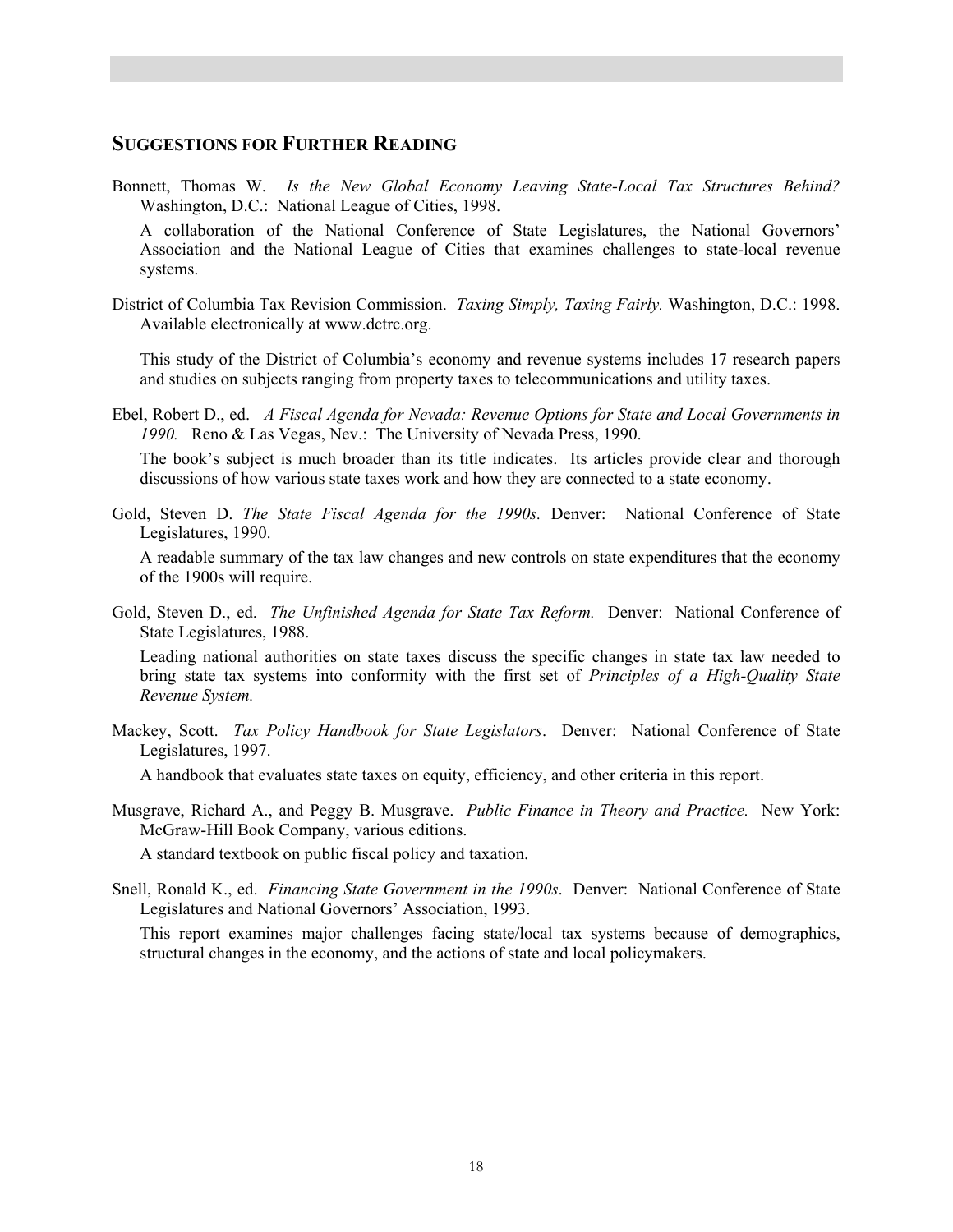#### **PARTICIPATING LEGISLATORS AND STAFF**

Joyce Bigbee, Director, Legislative Fiscal Office, Alabama Dave Crotts, Senior Analyst, Fiscal Research Division, North Carolina Gilmore Dutton, Staff Administrator, Appropriations and Revenue Committee, Kentucky\* Alicia Ramming Emerson, Senior Policy Analyst, House Research Division, Oklahoma Senator Richard Finan, President Pro Tem and Chair, Ways and Means Committee, Ohio Senator Wayne Goode, Chair, Energy and Environment Committee, Missouri\* Senator Laurence Levitan, Chair, Budget and Tax Committee, Maryland\* Representative Karen McCarthy, Chair, Ways and Means Committee, Missouri\* Gary Olson, Director, Senate Fiscal Agency, Michigan\* Peter Schaafsma, Director, Revenue and Taxation Section, Legislative Analyst's Office, California Representative Paul Schauer, Chair, Business Affairs and Labor Committee, Colorado\* Representative Donna Sytek, Chair, Ways and Means Committee, New Hampshire William Russell, Chief Counsel to the Legislature, Vermont Abraham M. Lackman, Director of Fiscal Studies, Senate Finance Committee, New York \*Participated in the development of the original *Principles* document.